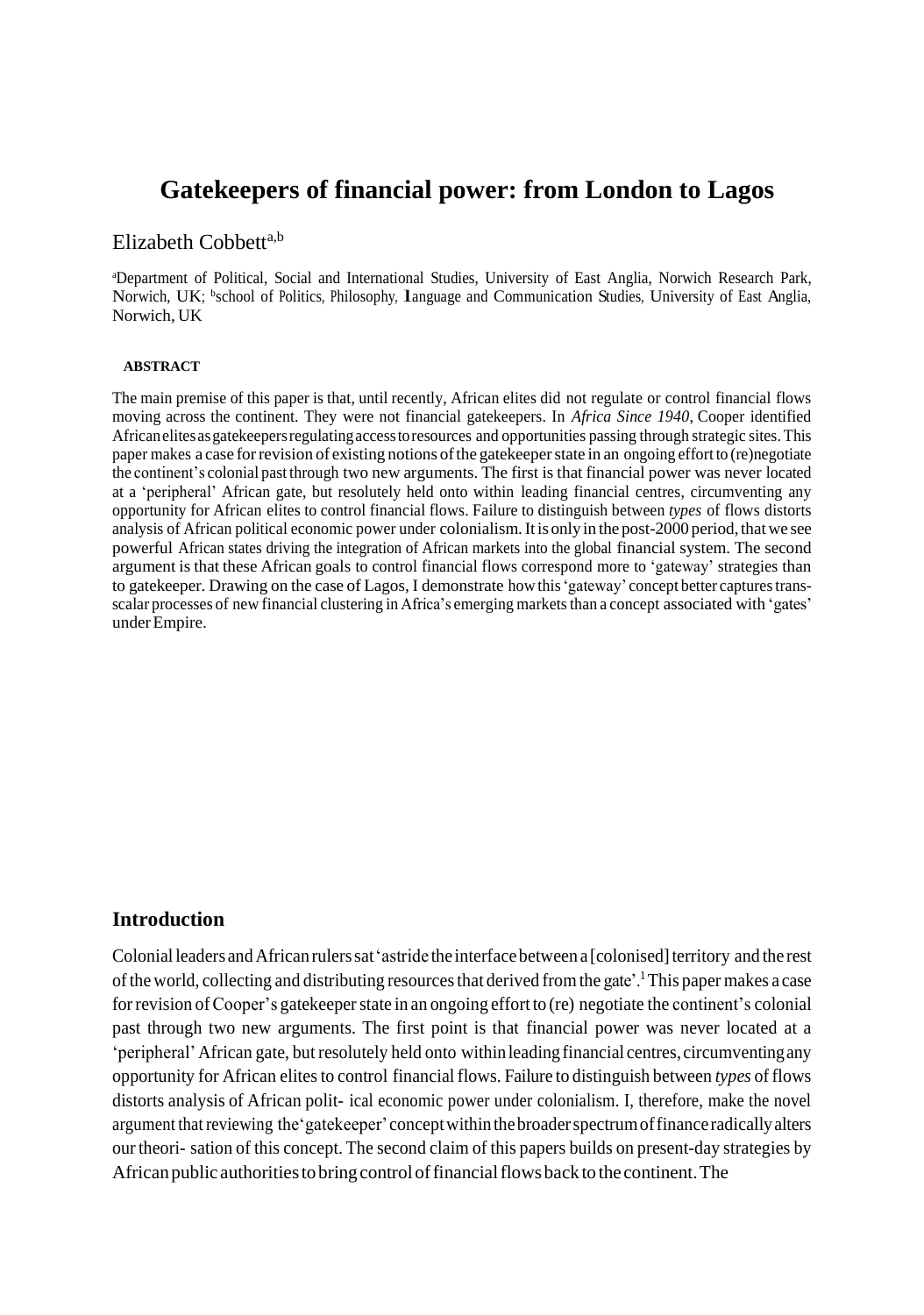argument being made isthat contemporary African financial control of financial flows cor- responds more to 'gateway' strategies than to gatekeeper. In this context, the concept of gateway is increasingly present in policy debates and discussions to highlight a location's key role and geographical advantages in international distribution networks. Drawing on the case of Lagos, I demonstrate how this 'gateway' concept better captures trans-scalar processes of new financial clusteringinAfrica'semergingmarketsthanaconceptassociated with'gates'under Empire.

Accordingly, the first section situates London as financial gate keeper under Empire, but- tressed by the City-Bank of England-Treasury nexus.<sup>2</sup>[A](#page-10-0)frican countries were tied to colonial management of their monies through a variety of policies which redirected wealth to the metropole. In the next section, I demonstrate how financial gatekeeping continued to be managed by colonial powers at the time of independence, and were further compounded by control of the Bretton Woods international financial institutions (IFIs). The third section depicts a different global context as a record levels of growth are registered on the continent in a context of rising Asia. Only more recently are we beginning to see forms of financial gatekeeping emerging across the continent, as African public authorities reach out to embed financial networks within their domestic jurisdictions. Here I suggest using the 'gateway' model, instead of that of gatekeeper, to highlight Lagos' role as West African's rising seat of financial control. This is followed by a conclusion.

#### **Financial gates under Empire**

Cooperarguesthatthepost-colonialAfricanstate'scrisesarosewithinthelegacyofthe continent's political and economic *longue durée* relationship with its colonising powers. Following European conquest and partition, African colonial economies created open links to export raw material to European states in exchange for manufactured and beneficiated product[s.](#page-10-1)<sup>3</sup> However, between 1850 and 1945, the financial sector had a greater impact than industry on Britain's presence oversea[s.](#page-11-0)<sup>4</sup> Understanding British imperialism is predicated on grasping 'the interaction between economic development and political authority in the metropole'. <sup>5</sup>[T](#page-11-0)hi[s](#page-11-1) reflects Strange's<sup>6</sup> argument that trade is a'secondary structure'to finance. Andtounderstandfinance'sstructuralpoweristoprovideananswer to her<sup>7</sup> [q](#page-11-2)uestion, cui bono? (who benefits?), who makes the rules and how does power influence outcomes and interests? In response to this question, thissection arguesthat a defining feature of the colonial capitalist world system was British financial power that was never located at a 'peripheral' African gate, but resolutely held onto within London. This circumvented any opportunity for African elites to control financial flows. After 1850, British imperialism was buttressed by the financial and commercial magnates of the City, its network of Gentlemanly Capitalism[,](#page-11-3)<sup>8</sup> along with the growth of services in the south-east of Englan[d.](#page-11-4)<sup>9</sup>This world order featured a high level of international capital mobility moving through London and freedom from controls of international financial transactions.<sup>[10](#page-11-5)</sup>

For an African country to become a 'gatekeeper of financial flows' required the where- withal to manage its own currency, namely having a central bank with the monopoly of issuingmoney and the authority to manage the country's reserves. However, none of Britain's colonies, no matter their degree of self-government, had their own central bank.<sup>[11](#page-11-6)</sup> Colonial currency regimes promoted the metropole's interests at the expense of the colonies' devel- opment<sup>[12](#page-11-7)</sup> by maintaining the gates of finance inLondon.AsseeninSouthAfrica,British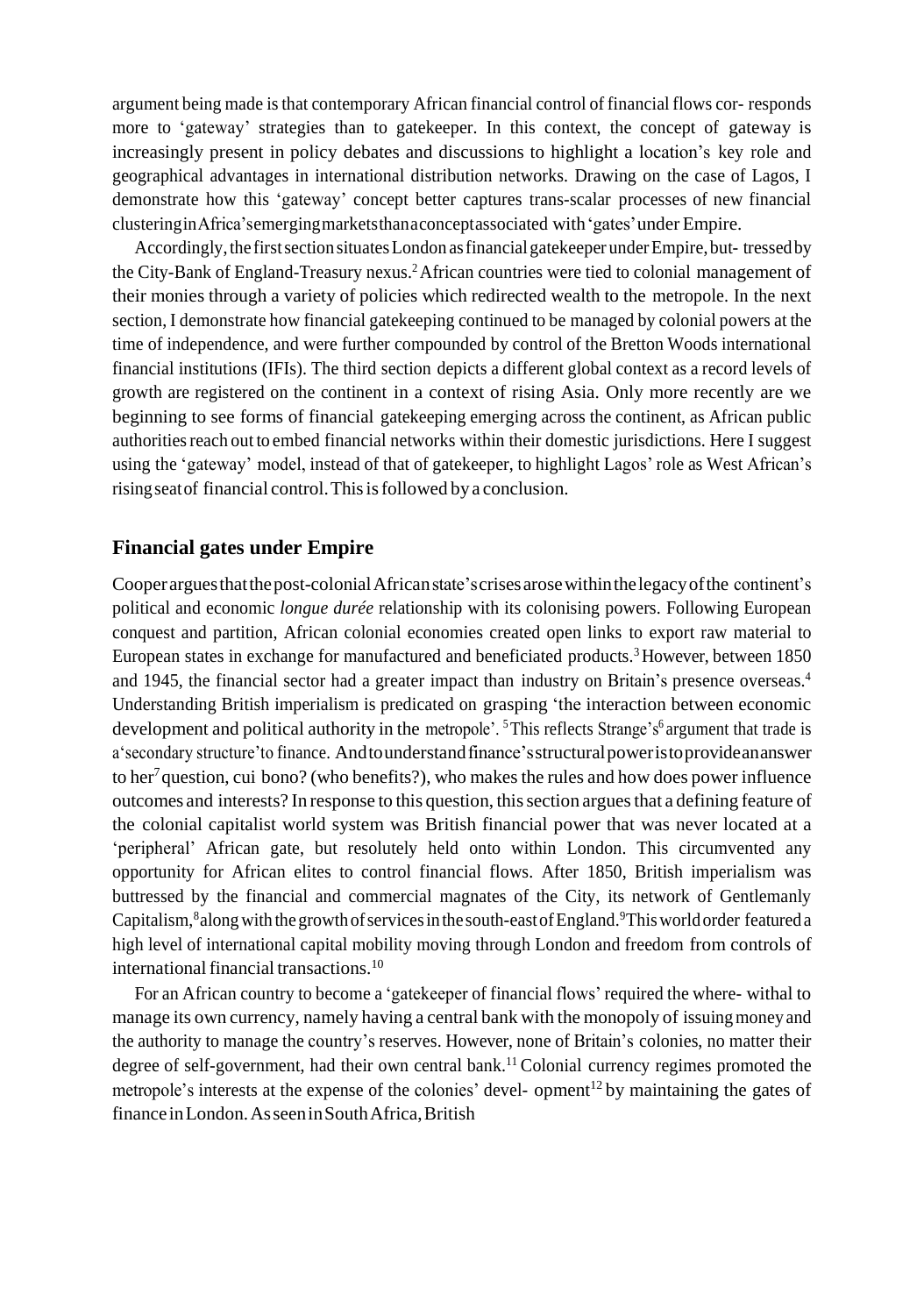colonialism was transformed into aggressive imperialism through the creation of a new power constellation conducive to the exploitation of gold and its transfer to London.[13](#page-11-8) During the midnineteenth century, British interest in the Cape Colony and Natal was in decline as prospects for the Suez Canal (opened in 1869) made further investments into African 'out- posts' of the Empire undesirable.[14](#page-11-9)Thediscoveryof coalin 1840s, diamondsin1867, and gold in 1885–1886, however, triggered a mineral revolution that saw a complete turnabout in Britain's policy towards South African colonies.<sup>[15](#page-11-10)</sup> The discovery of gold coincided with the world transition, in 1870, to the British monetary system based on the gold standard. In short, the discovery of gold brought the predominantly agricultural coloniesinto the core ofworldeconomicrelations,intimatelylinkingthem totheglobalfinancialsystemoperating throughLondon.[16](#page-11-11)TheBoerWar1899–1902establishedBritish supremacy throughout South Arica<sup>[17](#page-11-12)</sup> as Britain's pressing goal was to ensure that the mines in the Transvaalremained independentfromAfrikaner nationalist interests.

In 1917, Jan Smuts, prime minister of the Union of South Africa, came under criticism from NationalistsforallowingimperialBritain'sintereststooverrideSouthAfrica'sindepend- ence.[18](#page-11-13)Atthe same time, the South African Chamber of Mines pushed for control over the gold refinery process insteadofshippingallitsunprocessedmetaltoLondonwhereitfell underthecontroloftheBankof England.Ofimportance to theChamber wasthe interest shown locally refined gold by the USA, which saw an advantage in breaking the British monopoly and dealing directly with South African gold suppliers.[19](#page-11-14) In 1919, political oppo- sition in South Africa to the country's subordination to Britain's imperial interests finally created enough leverage to establish two key national institutions: a gold refinery and a national mint.<sup>[20](#page-11-15)</sup> Further attempts by South Africa to relax remaining ties with Britain's sterling following the latter's departure from the gold standard in September 1931 were unsuccessful and the country was forced to devalue in 1933.<sup>[21](#page-11-16)</sup> This laid the groundwork for a coalition that would later become the United South African Nationalist Party, which came into power in 1948.

South Africa is a well-known, but not exceptional case. Britain to forcibly replaced inter- national currencies across its colonies with British Indian rupees, British dollars, and British sterling silver tokens backed by gold and sterling reserves in London.<sup>[22](#page-11-17)</sup>This was buttressed by currency boards<sup>[23](#page-11-18)</sup>set up in West and East Africa by the British Treasury and the Bank of England, along with the Commonwealth Office.<sup>[24](#page-11-19)</sup> As the monetary authority for the colonies, these boards issued notes and coinsinLondon thatwere convertible into a foreign currency or commoditysuchas gold.Acurrency board's reserves were required to be equal to 100 per cent or more of the notes and coins in circulation in the colonial country. The reserves, effectively assets, were held within the metropolitan capital, securing important seigniorage benefits, that isto say profits made fromthe difference between the interest earned on reserve assets and the expense of maintaining the notes and coins in circulation withineach of the colonial countries. The size, or degree, of seigniorage profits depends directly on issuing country's monopoly of currencies within the system.<sup>[25](#page-11-20)</sup> Britain had complete monop- oly of production and circulation of currencies within its colonies, with considerable net gains from seigniorage. The West African Currency Board (WACB) was created in 1912 fol- lowingonBritain's initial experience of establishing a board in the British Indian Ocean colony of Mauritius in 1849. The WACB controlled the supply of silver tokens to Nigeria, the Gold Coast (Ghana), Sierra Leone, and Gambia, and became the working model for later currency boards, notably in East Africa. African financialinstitutions,suchasTheBankofWestAfrica,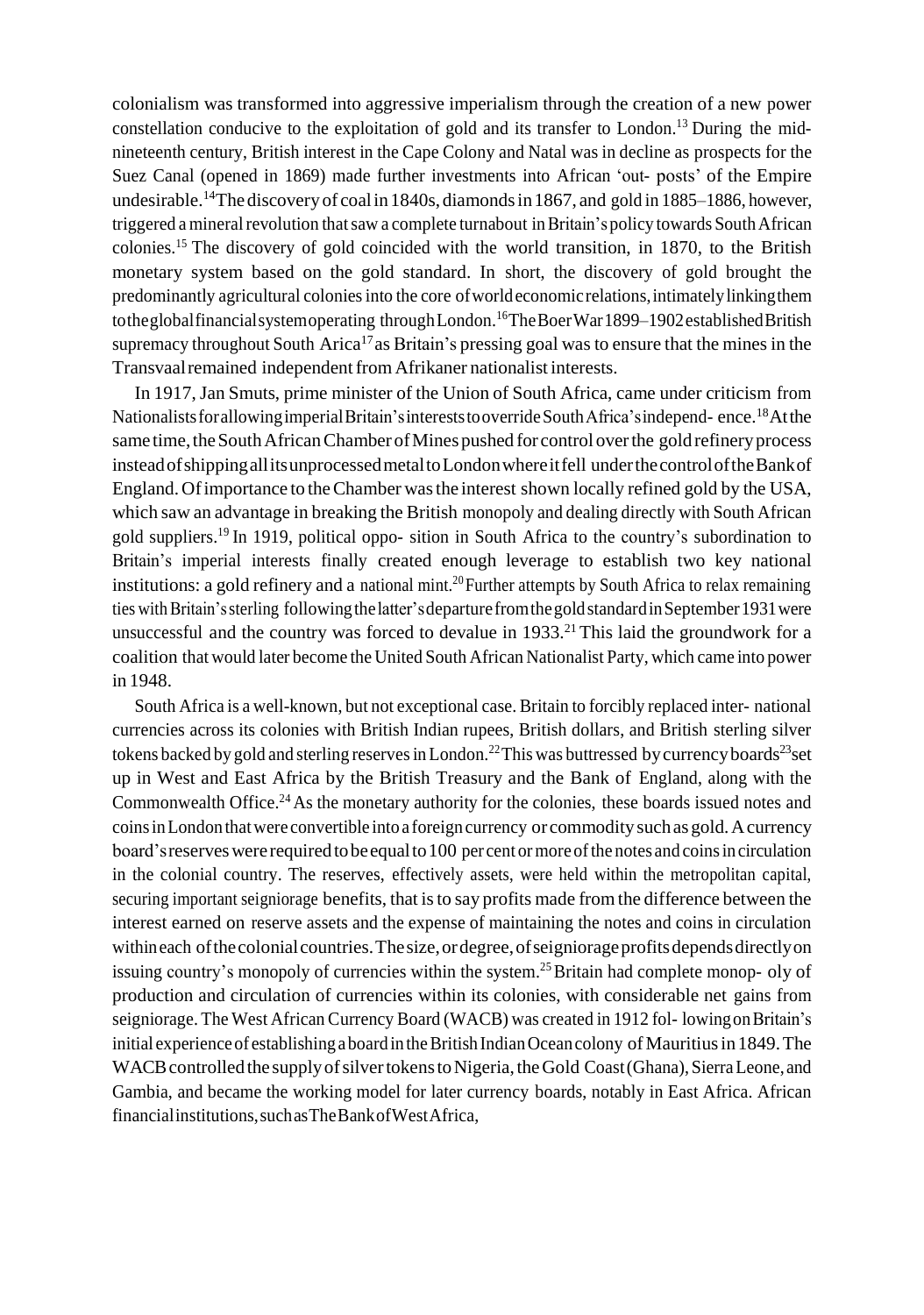acted as the primary financial intermediaries between London and the Currency Officers. These financialinstitutionswerenot,however,gatekeepersàlaCooperbutratherfunction- aries ofmonetary control directing financial flows back to London.

There were no African central banks and the elites did not have the political economic power to issue money or to buy and hold domestic debt. When a central bank buys domestic assets, such as government debt, it controls the country's monetary base by paying for the debt and increasing the supply of money. A currency board does not have this power and is dependent on supply coming from control of colonial powers as market forces and the balance of payments determine the money supply. The currency board system, thus, implies prohibition of financing government deficits and consequential control on macroeconomic management. Governments cannot adjust domestic interest or exchange rates with the goal of stimulating the economy. So instead of, say, Ghana being able to raise a bond for national debt through an independent central bank – thus supporting national budget management – Britain held a deficit for Ghana in its balance of payments. This is what Cohen refers to as the 'current' portion of seigniorage benefits. It is, he explains, the ability for the issuing country, in this case Britain, to live 'beyond its means'[26](#page-11-21) as it runs a continual current account deficit.This deficit inBritain grew as African colonies drewon money issued in London to act as currencies within their countries. The second portion, the'capital' benefits of seigniorage, arises from revenue from additional investments abroad made possible by the cumulative deficit in thebalanceofpayments.Ofimportancewasthebeliefthatmonies in circulation inWest andEastAfrica – the'localised currency' of British silver coins – would never be redeemed in sterling and therefore didnotrequirereservebackingwithgold.<sup>[27](#page-11-22)</sup>

The First World War delayed the formation of an equivalent board in the East African region. The British government was already collecting substantial customs revenues at the seaports within the Sultan of Zanzibar's dominions.<sup>[28](#page-11-23)</sup> At the end of 1893, the British govern- ment took over East African territoriesfromtheImperialBritishEastAfricaCompany(IBEAC)**,** aprivate companygiventhe right through a royal charter to exploit the British sphere of influence between Zanzibar and Uganda. Between 1888 and 1890, IBEAC had issued Mombasa Coins minted in India and a mixture of rupees, annas, and pice. The silver rupee of British Indiahad been the standard coin of the East African territories, circulating at a par value of Is 4d to the British pound sterling, or 15 rupees to the sterling. TheFirstWorldWar broughtariseinsilverandinthevalueofthesilver-basedrupee,whichalmost doubled in value to 2s 4d and made exports more expensive.<sup>[29](#page-11-24)</sup>The settled British producers insisted the rupee be 'disciplined' in line with its original pre-war value by fiat.<sup>[30](#page-11-25)</sup>This revaluation of the rupee underpinned what came to be known as the 'East African Rupee crises', propelling the move to establish a currency board. The British government had already partially bought out the IBEAC and created the Protectorate over Uganda in 1894, and in 1895, the Company sold their remaining rights whereupon the East Africa Protectorate was constituted.<sup>[31](#page-11-26)</sup> Mombasa Currency Board was effectively replaced by the London-based East African Currency Board (EACB) in 1919, severing the monetary link between East Africa and India and reducing the influence of the Asian communities in the region. The EACB issued and administered currency circulating in British East Africa: Tanganyika, Zanzibar and Pemba, Kenya, Uganda, andBritish Somaliland.The exchange value ofthe currency was controlled and maintained at par with sterling by the Board in London, which was represented in the Protectorate by a Currency Officer. The East African Currency Board arrangement lasted until 1966 when Kenya, Uganda, and Tanzania set up independent central banks.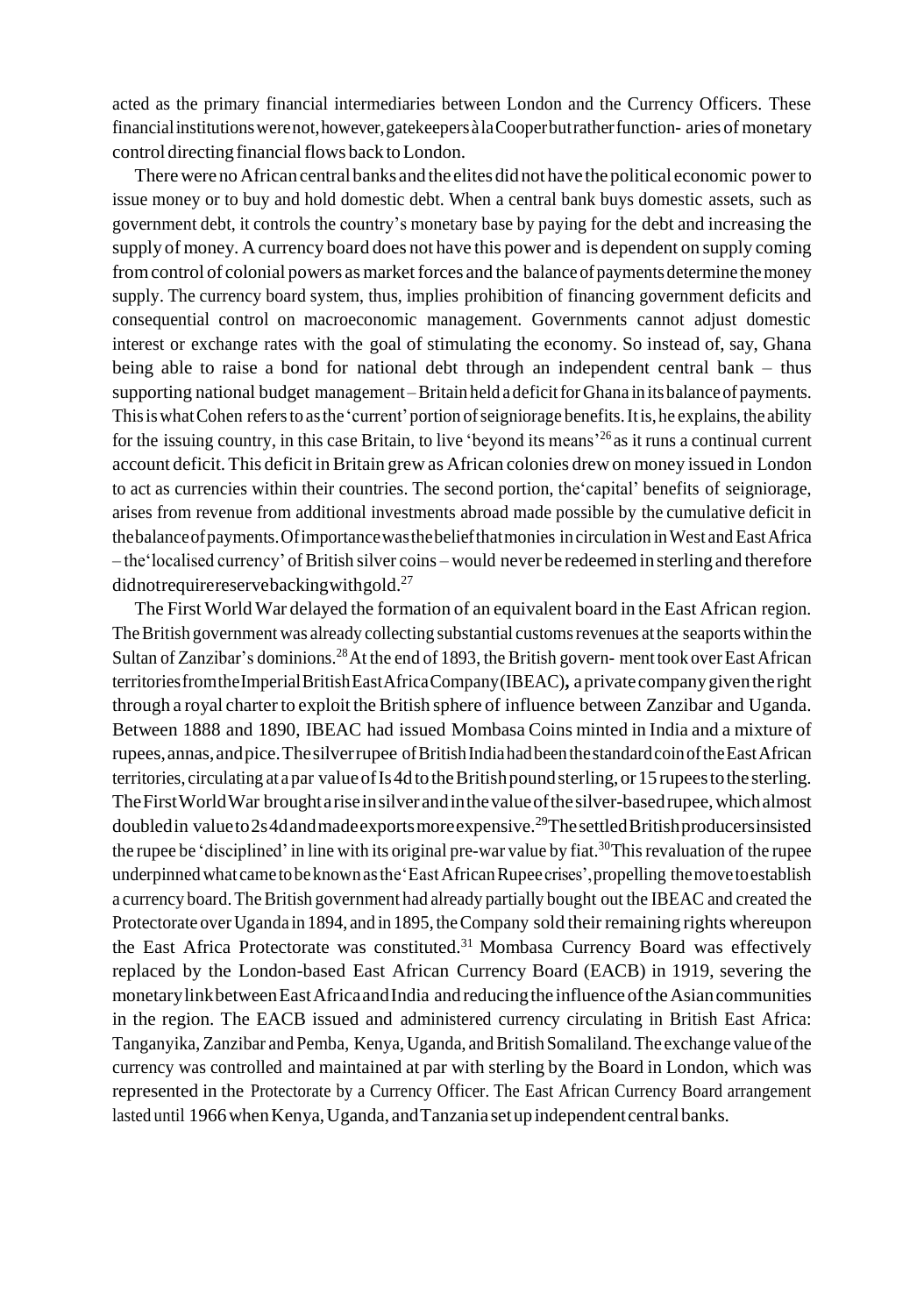In an ongoing effort to reconsider the continent's colonial past, this section established that African elites were not'gatekeepers' of finance under the British Empire. London aimed at reducing intraempire transaction costs by having the colonised area adopt or integrate the home country's currency.[32](#page-11-27)Colonial currency circulation effectively strived to forge a unified anduniformed'place'[33](#page-11-28) out of the collection of social, political, and economic spaces across the British Africa. Control of national financial decisions and flows were effectively denied to African colonial states.<sup>[34](#page-11-29)</sup>

#### **Sterling area to Washington: upholding power**

Cooper'sbookisastudyoftheperiodwhenEuropeanruleandpoweroverAfricabeganto unravel, from the 1940s onwards. This period was framed by the Great Crash of 1929 and Great Depression of the 1930s, marking a very uncertain financial inter-war period.[35](#page-11-30)The ensuing depression was the single most significant event to affect African colonies between 1929 and 1935.<sup>[36](#page-11-31)</sup>This was a period of implosion of world trade and global flows being channelled through regional and colonial arrangements such as the British Commonwealth.<sup>[37](#page-11-32)</sup> 'Conjoined' to Empire,  $38$  colonies did not have the wherewithal tomanage the global crises nationally.Ochonuarguesthat'empiresolidarity'toredressin British accounts was achieved on the backs of Nigerian peasants and workers<sup>[39](#page-11-34)</sup> in the form of retrenchment, suspension of public works, wage cuts, export expansion, aggressive revenue generation, and currency withdrawals. Colonial support for Britain's recovery continued into the early 1950s as part of Britain's post-war recovery.<sup>[40](#page-11-35)</sup>Britain, as with other European governments, was subject to domestic pressures vocalised through universal suffrage, social unrest, and could no longer impose the national effects of supporting a global Sterling tied to the Gold Standard. Britain lost its place at the global heights of monetary power as it departed from the gold standard in 1931, reverting toafree-floatingexchangerateandwasofficiallyinadepression.

As currency conversion to Sterling was automatic under a fixed exchange rate, when Britain left the gold standard in 1931, the colonies had to follow. In 1933, the dollar went off gold and failure of the World Economic Conference in June of that year to secure an agreed upon international monetary system underpinned the formation of Britain's Sterling Area.<sup>[41](#page-11-36)</sup> London's strategy – mapped by the Treasury, the Bank of England, the Commonwealth Office, and private financial actors – maintained financial structural power within large areas of the globe, even as the USA's new financial power grew.[42](#page-11-37) Britain's political position of global domination ensured that the Sterling continued as 'master currency' within its colonies.<sup>[43](#page-11-38)</sup> The rules of membership to this Britain's currency club were asfollows: all dollars earned, andgoldproducedoracquired,hadtobesoldtotheBritishTreasury.[44](#page-11-39)The country's sterling account would be credited by the Bank of England. Exceptionally, South Africa maintained established rights to sell gold to the USA but other African members could not buy nonster- lingassetsorsecuritieswithoutpermissionfromtheLondon.So,whileallmembercountries could theoretically draw on the pool of dollar reserves in London, they were in short supply and borrowing was discouraged. Greaves<sup>[45](#page-11-40)</sup> points out that 'sterling balances', the liabilities of Britain to overseas countries, increased to the colonies and diminished to the Dominions and other foreign countries. As sheexplains:from1946to1953,liabilitiestothecolonies weremorethandoubledwhilethosetoother areas declined by over 20 per cent; the sterling assets of the colonies had risen to nearly £1.3 billion. What this means is that the wealth of the colonies was in London, reflecting 'a long historical' evolutionofeconomicrelations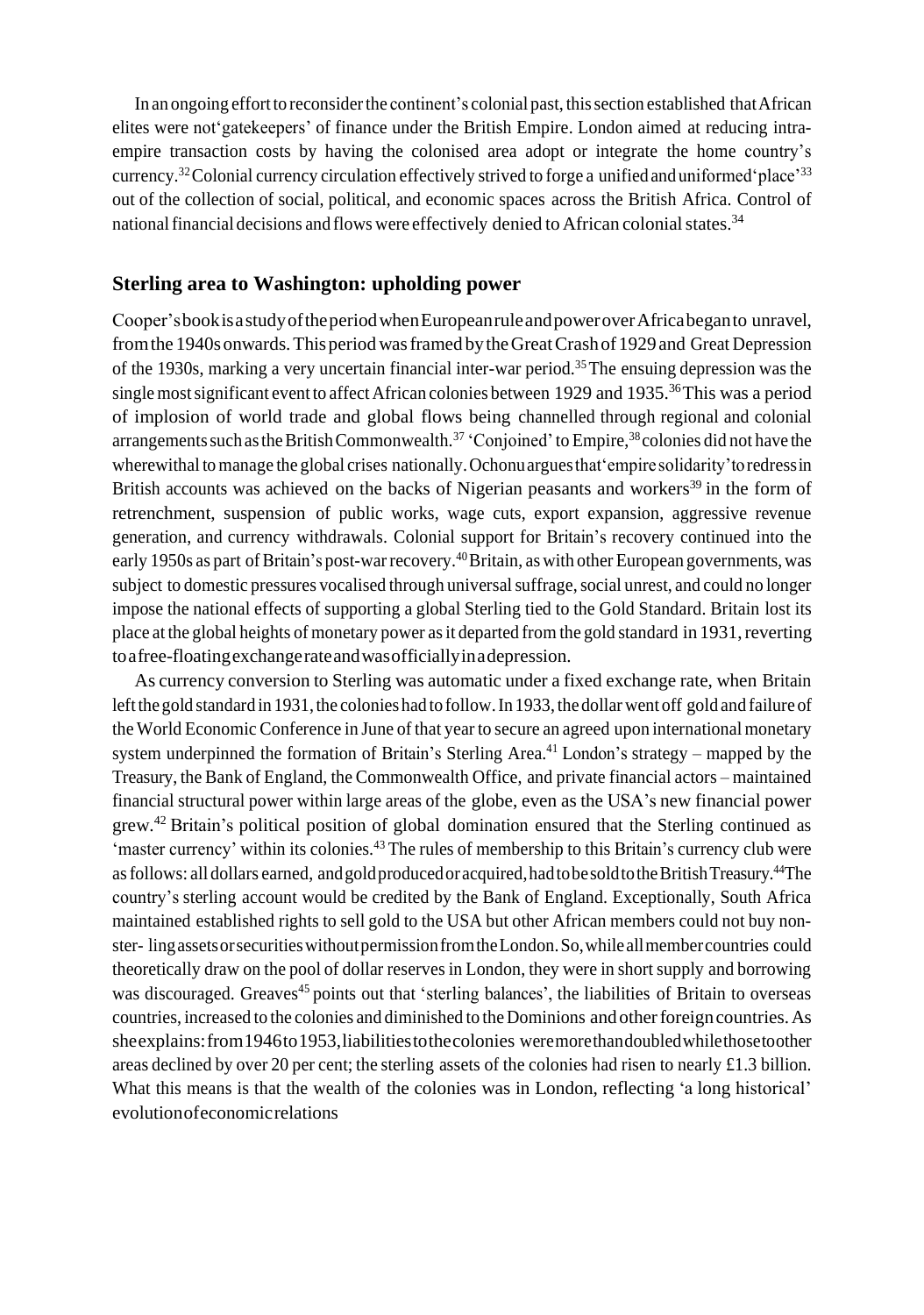between the type of country now called"underdeveloped" and an international capital and 'industrial centre'.[46](#page-11-41)

The Sterling Area was the first of two major features of the post-war economy.<sup>[47](#page-11-42)</sup>The other was, of course,theriseoftheUSasthemostpowerfulworldeconomyandthenewdriver ofglobalfinancial and monetary policy. A new international financial order was established under Bretton Wood's international monetary order<sup>[48](#page-11-43)</sup> where the dollar rose to international prominence as the international reserve currency; a position Strange calls 'top currency'.<sup>[49](#page-11-44)</sup> Eichengreen<sup>[50](#page-11-45)</sup> calls this 'exorbitant' privilege' in reference to French finance minister d'Es- taing's observation of freedom to pursue its domestic policy objectives and run sustained balance-of-payments deficits. Its antithesis was the African debt crisisofthe1980s,where nationaldebtsroseinaworldmarkedbytheoilpriceshocksof the 1970s, the expansion of the Eurodollar market – led by Britain – global stagflation, the fall of Africa's commodity prices, and a rise in real world interest rate. African countries'political economies were further affected by the dismantlement of capital controls and emergence of financial markets of mobile globalcapital.<sup>[51](#page-11-46)</sup>

### *Central bank authority: gatekeepers of growth*

While the 'Third World' received advice by US policy-makers to develop independent mon- etary institutions and policies in line with its new policy ideology of embedded liberalism',<sup>[52](#page-11-47)</sup> most African countries faced a malfunctioning world economy that dealt savage blows to their economies.[53](#page-12-0)The newly independent states incurred increasing public expenditures in a world shaped by the resurrection of global finance which, like a phoenix risen from the ashes, $54$  soared to new heights of power. Financial globalisation developed as markets actors pushed for greater liberalisation and free cross-border movement of financial flows.<sup>[55](#page-12-1)</sup>These changes led to profound structural changes in the organisation of global finance as states adjusted to the new normal of financial globalisation.<sup>[56](#page-12-2)</sup> IFIs, with Washington at the helm, increasingly encroached into domains of African politics and governance<sup>[57](#page-12-3)</sup> – going beyond their original mandate – to advocate austerity policies through Structural Adjustment Programmes (SAPs). [58](#page-12-4)

Globalisation of financial markets, the trading of more complex financial instruments, and the application of new communication technologies make risk management central to questions of financial governance. It is here that developing countries' central banks took on the pivotal role to navigate between national territorial economies and global markets. Politicians in developing countries were advised to increase central bank independence in order to signal increased credit worthiness to potential international investors and creditors willing to finance national debts.<sup>[59](#page-12-5)</sup>This meant implementing trade liberalisation with a view to improving countries'balance of payments, controlling foreign indebtedness, rescheduling debt and developing stricter debt management, privatising public services, and deregulating in order to underpin free market development. Most importantly, it meant liberalising national capital accounts under IMF instructions. Since the beginning of the 1980s, African countries have moved to more market-based financial systems with greater autonomy and accountabilityapplyingtocentralbanks,whoincreasinglyplayedthepivotalrole offinancial gatekeepers of growth, as expounded by Maxfield.

For instance, South Africa's transformation in the early 1990s was not a radical break with the past.<sup>[60](#page-12-6)</sup> Although Johannesburg was, and still is, the leading economic and financial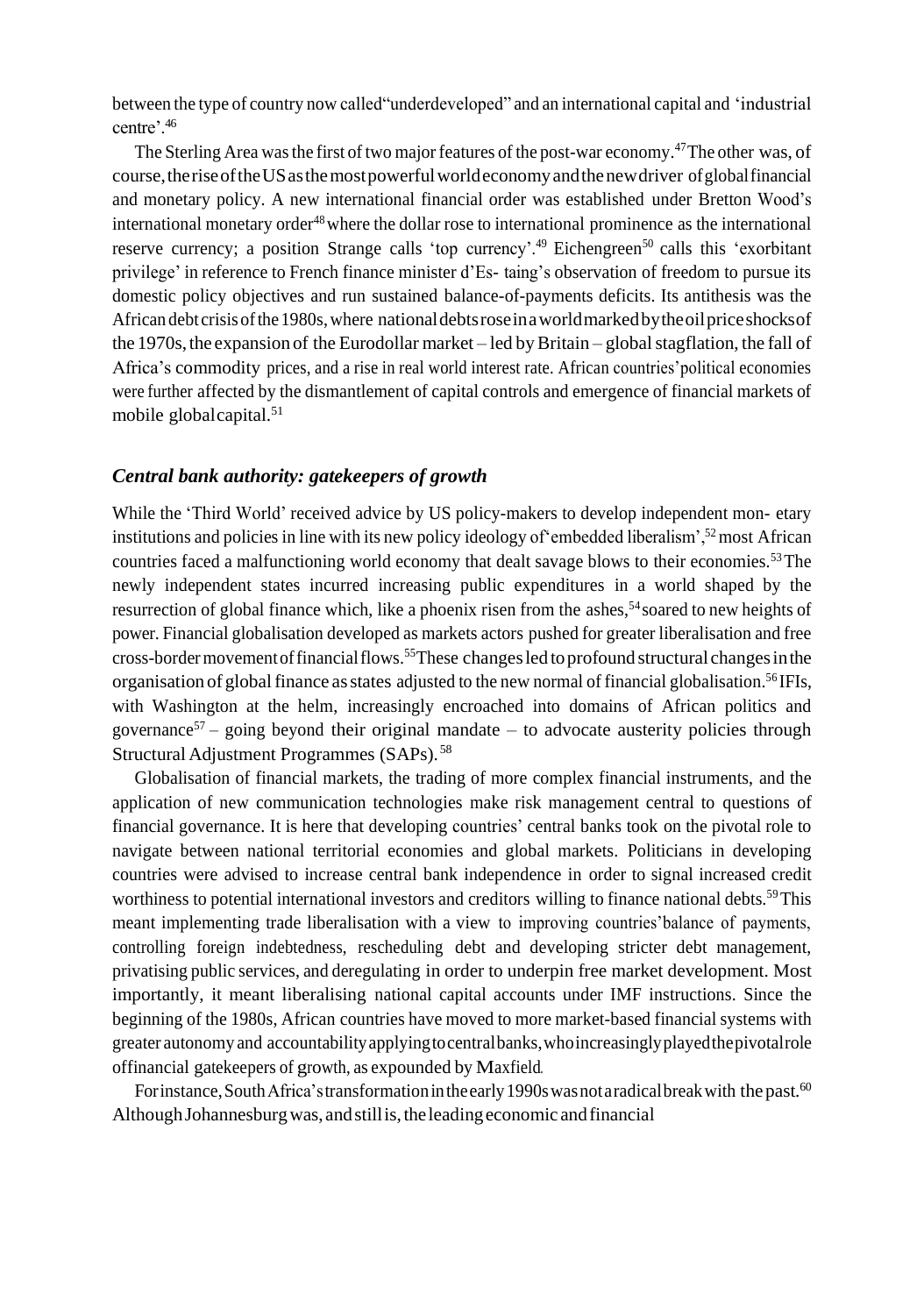African city, the transfer of political power in 1994 followed on the collapse of theRand in 1984 anda debt crisis in 1985.[61](#page-12-7) The African National Congress abandoned the idea of devel- oping a radical alternative macroeconomic framework<sup>[62](#page-12-8)</sup> as policy was shaped by structural adjustment policy (SAP) frameworks through an \$850 million loan.<sup>[63](#page-12-9)</sup> The South African Reserve Bank (SARB) obtained 'complete instrumental independence' under the new con- stitution. The ANC liberalised the economy as it adopted its Growth, Employment, and Redistribution (GEAR) policy in 1996. GEAR was based on a neo-classical macroeconomic model forwarded by the SARB that was, in turn, based on the Apartheid government's neo-liberal Normative Economic Model of the 1980s. So, while African states effectively gained control of a national currency, to all intents and purposes their ability to borrow for government expenditures was almost entirely curtailed by IFI austerity measures.

African countries'position in the global economy slowly begun to change at the beginning of this century. Notably, the 2008 financial crisistook place amidst historic shiftsin growth patterns around the world and Africa's place within it in a post Western-centred world order.<sup>[64](#page-12-10)</sup> The financial crisis highlighted new patterns of economic growth between the West and the emerging economies, particularly evident in globalising Asia and rising China. Working with data from 700 locations around the world, Quah<sup>[65](#page-12-11)</sup> projects that the economic centre of gravity, the global 'core', will be located between India and China by 2050.The traditional 'three worlds' of the twentieth century is giving way to new geopolitical imaginings where third/underdeveloped/ backward/developing countries are now 'emerging markets'.[66](#page-12-12) A pattern of *leaderless* diffusion in financial geopolitics paints avery different world from that of concentrated power under the Bretton Woods system.<sup>[67](#page-12-13)</sup>

There is a shift of political economic power eastwards and the integration of emerging powers into global capitalsystem. African states are pushing forward to more deeply inte- grate their national economiesinto global markets and financial networks. In this context, African states are increasingly turning to private capitalflowsto finance growth and devel- opment.TotalexternalflowsintoAfrica grewsixfold from\$20billionin1990toover \$120 billion in 2012.[68](#page-12-14)Private capitalisnowthe single-largest source of external financing for the region.<sup>[69](#page-12-15)</sup>Before 1989, there were only eight stock markets in the entire African continent; over a very short period African states developed national equity markets, with 11 operating stock exchanges by the end of the  $1990s$ .<sup>[70](#page-12-16)</sup>This points to contemporary growth of financial markets and clustering of services within the African context. There is a growth of interna- tional financial centres outside of developed economies, notably in Asia, the Middle East, and now in leading African countries. The following section draws on Lagos as an excellent example of a powerful emerging African gateway. Lagos State is positioning the megacity as strategic site connecting global flows to West Africa.

#### **Lagos: rise of an African financial 'gateway'**

As the world continues to acknowledge Lagos as a regional financial hub, we as government have demonstrated the commitment to strengthen this position through deliberate policies aimed at improving the business climate in our state. $71$ 

The government of the state of Lagos – Nigeria'sformer capital – is building a new city, Eko Atlantic, which isset to become the new financial centre of Nigeria and West Africa.The Lagos State and State Governor's office are positioning the megacity as gateway to West Africa under the rubric of'Lagos Global'.In thisrapidly urbanising world of increased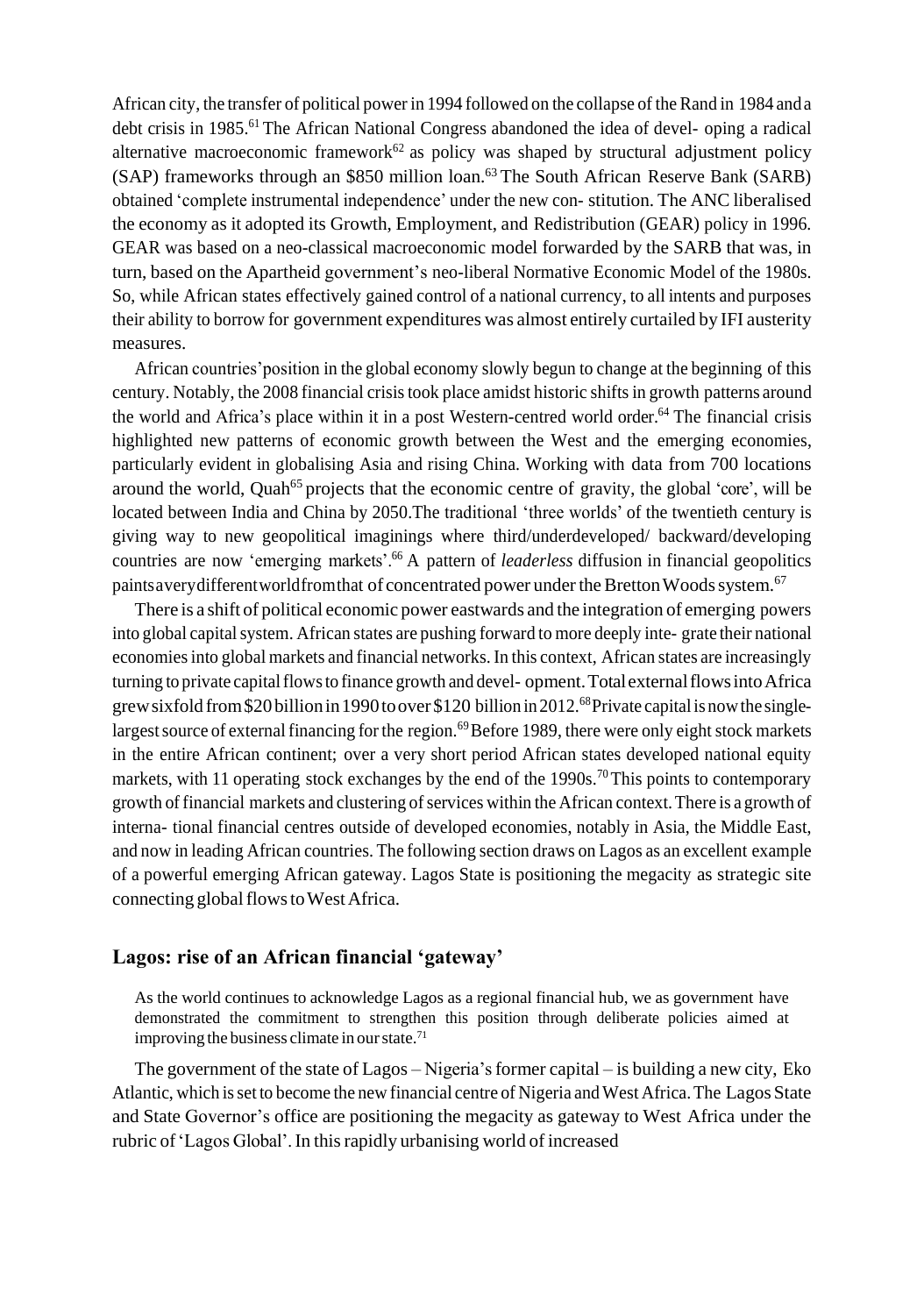municipal and city power, Lagos is not simply mirroring existing global financial geography but rather offers an interesting case study of how a subnational government, Lagos State, is directing global flows through a growing African megacity. This reflects Germain's<sup>[72](#page-12-18)</sup> point that states reach out and embed financial markets within their jurisdiction. Yet, while Germain, andmostinternational political economic (IPE) scholars, focus on the nation-state as the site of leading public authority financial action, Lagos highlights subnational govern- ance asspearing forward a location's key role andgeographicaladvantagesininternational/ global distributionnetworks.

The term'gateway'is progressively used around the world in policy and academia to speak of, advocate, and study the international dimensions of configurations of political economic power in specific strategic locations.Thisreveals public authorities'intentionsto profit from transnational flows by directing goods, services, capital flows, peoples, and ideas<sup>[73](#page-12-19)</sup> via hubs that can ensure global connectivity and smoothly embedded transition of exchanges. Asinvestment in Africa increases, actors are identifying key countries to serve as points of entry, gateways, into the continent, as well as actastheirheadquarters.Place/ locationforfinancialcentres,eveninaworldofdigitalfluidity,remains fundamental to the organisation of global finance. The need for these'springboard' countries is underscored by the fact that foreign investment into Africa is no longer concentrated in isolated countries but spreading throughout the continent. However, if we use the concept international financialcentre(IFC)'tostudywhatistakingplaceacrosstheAfricancontinentwe(a)willnotsee any centres worthy of name beyond the well-recognised centre of Johannesburg, (b) will effectively see an incomplete imageofAfrica'sevolvingfinancial architecture as earlyfinan- cial centre formation is not 'captured' in analysis, and, (c) will miss the bigger picture of the continent's growing financial geopolitics.In an endeavourtounderstandhowfinancial gate- keeping poweris gradually transferring back to Africa, I therefore suggest the employment of the 'gateway' concept.

There is a promising body of literature on the development of financial centres in Asian hubs.<sup>[74](#page-12-20)</sup> as well other emerging areas such as the Middle East,<sup>[75](#page-12-21)</sup> along with new literature on African gateways<sup>[76](#page-12-22)</sup> that can inform our analysis of Africa's new financial gateways. From an African perspective, financial centre strategies serve to internationalise specific locations as multi-modal nodes between the national and the global political economy as finance's digital and fluid qualities in a globalised world are tethered to and dependent on these strategic nodes. The logistical importance of physical locations serving as gateways for communica- tion, transportation, and distribution nodes increases our understanding of economic, tech- nical, political, and financial world integration. Gateways mediate between global conditions and national (or subnational and local) interests, whether these are for geopolitical reasons, $^{77}$  $^{77}$  $^{77}$  or for stimulating local economic development strategies.<sup>[78](#page-12-24)</sup> Gateway strategies serve to internationalise specific locations as multi-modal nodes which possess the potentiality of controlling the flows of good and people.<sup>[79](#page-12-25)</sup> Much of this literature stems from geography<sup>[80](#page-12-26)</sup> as the field identifies cities and urban spaces<sup>[81](#page-12-27)</sup> as connection nodes to international markets and networks. Economic geography can be traced to von Thünen's concentric ring models, employed by scholars such as Braudel<sup>[82](#page-12-28)</sup> to think about the spatiality of cities in world econ- omies, global trading routes, and capital networks. Regional studies<sup>[83](#page-12-29)</sup> argue that gateways act as saddle points between regions and the global economy. These gateway locations are, therefore, involved in the deterritorialisationandreterritorialisationofvariouscomponents oftheglobaleconomy,notablysupply chains,investmentandfinancialmarkets,information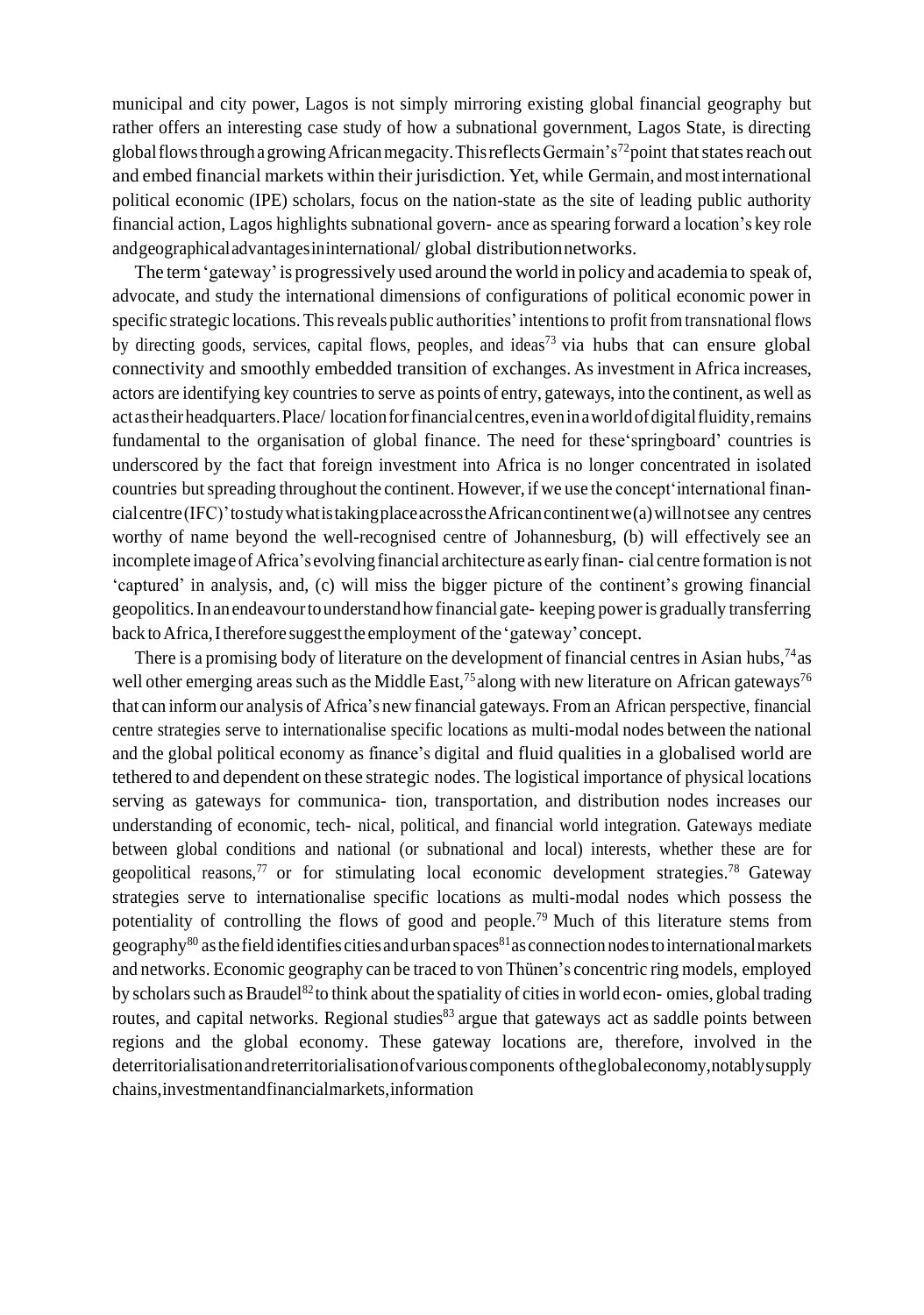and communication technologies, as well as labour migration.[84](#page-12-30) Deterritorialisation and reterritorialisationrefertothere-configurationandre-scalingofformsofterritorialorgani- sation such as cities and states within globalisation processes.<sup>[85](#page-12-31)</sup>

#### *MakingLagosAfrica'smodelmega-cityandglobaleconomicandfinancialhub[86](#page-12-32)*

Applying gateway concept to analyse megacities such as Lagos allows an embedded and transscalar understanding of globalised processes and the ways in which they anchor to specific locations. Lagos is an astonishing case of urban obscurity to megacity power in the space of three decades. Lagos in the 1990s was a city where the state was absent.<sup>[87](#page-12-33)</sup>The city was largely outside of global production and distribution networks. The federal government had withdrawn to Abuja in 1991, and the city was left to its own devices. The state that'came back in' to govern Lagos was not the Nigerian federal state but Lagos State Government. The Office of the Governor had been created in 1967, along with the creation of Lagos State. The 1999 constitution gave states wide powers to manage issuesoflocalgovernmentorgan- isationandstructure.ItisthisdevolvementthatwillpermitLagos State to steerthe fast growing city into West Africa's hub, while the federal government plays a more supportive secondary role. This constitutional provision has historically led to prolonged disputes between the federal government and Lagos State government. The 2015 presidential vote, however, wasthe first democratic transfer of power in 16 years which saw Muhammadu Buhari elected President. Buhari wasthe presidential candidate of the All Progressive Congress(APC) formed in 2013. Now, Lagos State and the Federal Government are run by the same party, the APC. This facilitates Lagos State's ambitions to place the mega-city as regional financial and economic hub.

Lagos already has a financial centre including Nigeria's Central Bank (NCB) and Nigeria Stock Exchange (NSE). The main elements of government financial management systems are present in Lagos State, which include budgeting, internal control, accounting, Treasury management, Central Bank of Nigeria (CBN), financial reporting, and auditing arrangements. Along with the CBN, the treasury, State Government has developed and implemented pro- cedures to improve the effectiveness of tax revenue collection and monitoring. Lagos's financial centre is also being enhanced through the Economic Community of West African States' (ECOWAS) and West African Capital Markets Integration (WACMIC) project. African regional economic communities (RECs) have long aimed to promote regional financial inte- gration, including future monetary unions, in the continent's sub-regions. WACMIC, estab- lished in 2013, is a governing body for the integration of West African Capital Markets. With Nigeria at the helm, the platformintegratesthe Nigerian Stock Exchange (NSE)withthe GhanaStockExchange (GSE) andCote d'IvoireBourseRégionale des Valeurs Mobilières (BRVM). WACMIC effectively creates a West African investment 'cloud' steered by Nigerian financial institutions. This financial gateway facilitates regional cross-border listing and trad-ing, permitting companies and investors in Nigeria to raise money for trade in stocks and bondslistedinGhanaorCôted'Ivoire.Thegoverningbodyincludesstakeholderssuchas theWest African Monetary Institute (WAMI) and the West African Economic and Monetary Union (WAEMU), composed primarilyofformer French colonies.

The smallest of Nigeria's 36 states, Lagos mega-city and Lagos State are essentially becom- ing one andthesamething.Themegacityofanestimated21millionpeoplehasovertaken CairoasAfrica's largestmetropolisandhasanestimatedGrossDomesticProductof\$136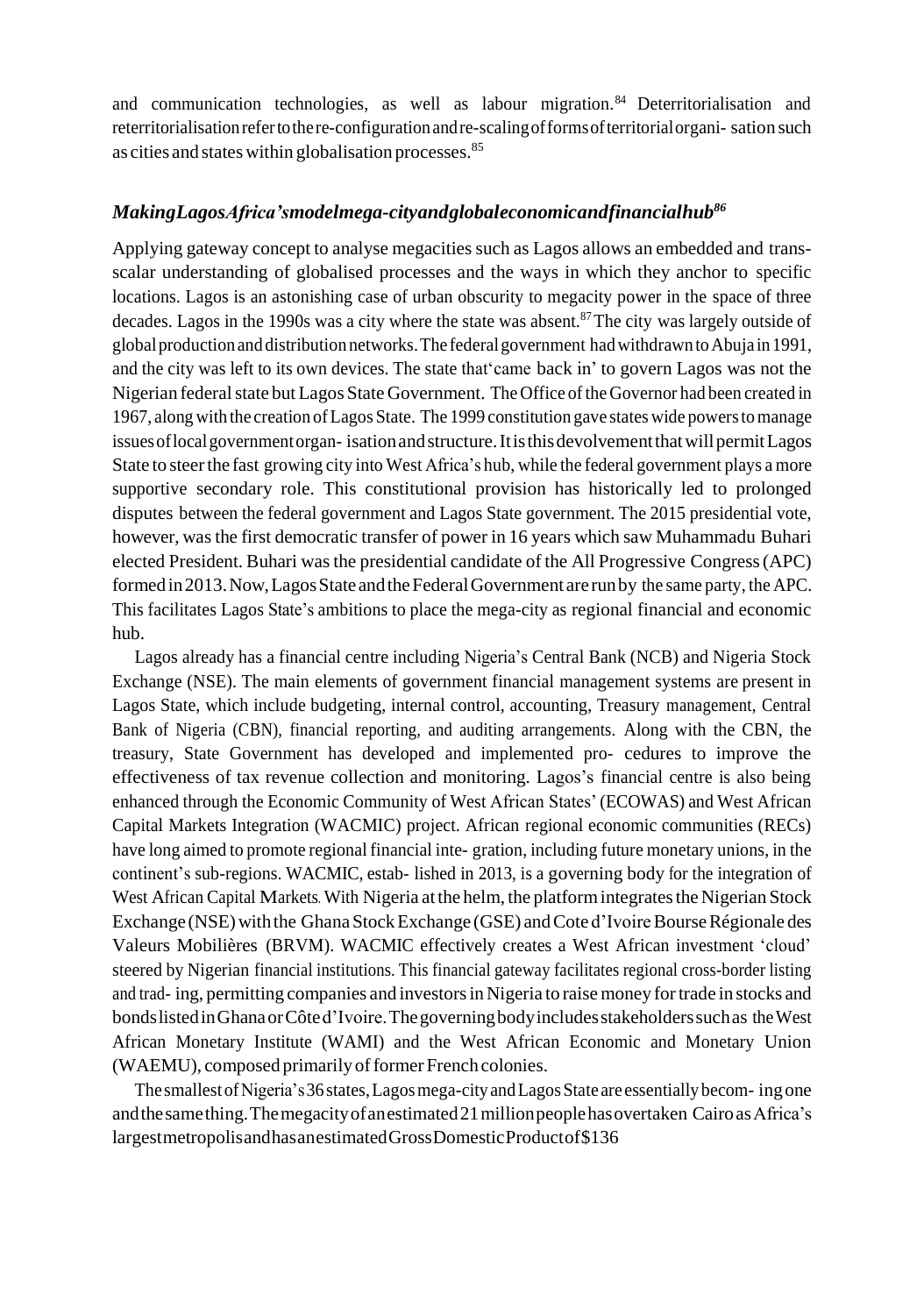billion.[88](#page-12-34) Being ranked as Africa's largest economy is seen by Nigerian financial sector, based on Victoria Island, as an opportunity to brand itself as the gateway to African markets for its global investors.[89](#page-12-35)Governor Abode aims to expand capital expenditure in Lagos'such that in anothertwo to three years, Lagos State will become the third largest economy in Africa'.<sup>[90](#page-12-36)</sup>The development of Eko Atlantic, built inside the Great Wall of Lagos which creates new urban space claimed from the sea, is expected to underpin the metropolis' role as financial epicentre of West Africa. Along with Eko Atlantic, Lagos State attracted \$1.65 billion for the Lekki Deep Seaport and \$12 billion for Dangote's Refinery and Petrochemical Plant.<sup>[91](#page-12-37)</sup> Along these lines, Governor Ambode launched an international investment one-stop shop, Lagos Global, in 2016 in the Office of Overseas Affairs and Investment. A one-stop investment centre had also been set up in Abuja in  $2006<sup>92</sup>$  $2006<sup>92</sup>$  $2006<sup>92</sup>$  with the aim of setting up operationsfor investment in Lagos'financial district. However,Lagos State moved independently to facil-itate investment through the State Governor's Office as the city became identified as one of three 'command centres' for the African economy, along with Johannesburg and Nairobi.[93](#page-12-39) Lagos has effectively been confirmed as one offour cornerstones oftheAfrican Development Bank (AfDB), the African Securities Exchanges Association (ASEA), and African Exchanges Linkage Project (AELP). ALEP will link Nairobi Securities Exchange (NSE),Casablanca Stock Exchange (CSE), the Johannesburg Stock Exchange (JSE), and the Nigerian Stock Exchange (NiSE) in line with AfDB andASEA'sgoaltodeepenAfrica'sfinancialmarkets.

Lagos State does not have control of monetary policy, but Nigeria's Vision 20:2020 (NV20:2020) is an enabling federal policy that identifies the financialsector at the heart of achieving the countries development goals through deepened financial markets, enhanced intermediation processes, and increased connectivity with external financial markets. To this end, Nigerian banks have undergone important reforms, in 2004, under the supervision of the Central Bank of Nigeria. A second policy goal in line with the NV20:2020 is a 'cashless' economy. The aim isto improve the effectiveness of monetary policy and underpin economic growth through digital payments system. Nigeria has only 44 per cent penetration of digital payments – less than 1 per cent of total transactions.<sup>[94](#page-12-40)</sup>NCB placed restrictions on cash withdrawals and put in place a new nationale-IDcard that will act as a paymentssmart card. The National Identity Management Commission (NIMC) has issued a MasterCard-branded identity card with electronic payments functionality that will merge biometric data from all government agencies onto this one card. 'Cash-less Nigeria' is Africa's broadest financial inclusion programme.

Thissectionestablishesthatasthecontinent'slargestmegacity,Lagos,isattheepicentre of economic activity as the State Governor's Office establishes a gateway status for West Africa. With its adjoining conurbation, Lagos is the largest city in Nigeria on the African continent. Gateway formation is being underpinned through initiatives such as'Lagos Global', the development of Eko Atlantic, and financial investment cloud for West Africa's stock exchanges. Gateways are about the geography of politics and the politics of geography.<sup>[95](#page-12-41)</sup> Place matters<sup>[96](#page-12-42)</sup> as competition arises between African states to be leading sub-regional business and financial hubs with the ability to integratesubsidiary markets into their orbit.<sup>[97](#page-12-43)</sup>

#### **Conclusion**

The main premise of this paper is that, until recently, African elites did not regulate or control financial flowsmovingacrossthecontinent.Thispapermadethecaseforanewengagement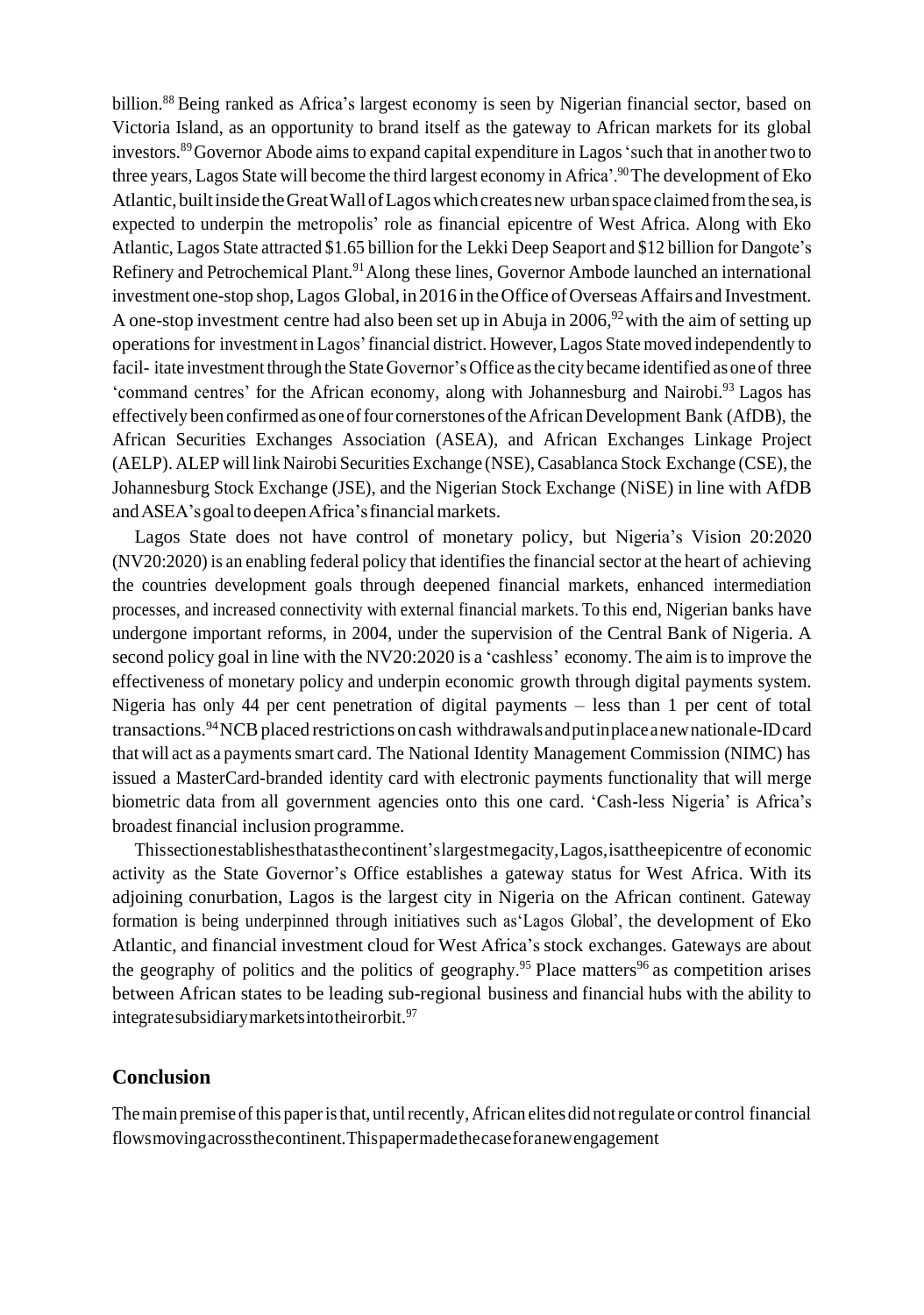with existing notions of 'gatekeepers' by re-examining Africa's colonial political economic history through the lens of financial. Neglecting to distinguish between *types* of flows has distorted our assessment of African political economic power under colonialism. Two argu- ments were made in support of this claim. Firstly, I have demonstrated that financial power was not located at a'peripheral'African gate, but resolutely held onto within leading financial centres; circumventing gatekeepingtacticsbyAfricanelites.Finance'sstructuralpowerwas neverassignedtothecoloniesbut managed in London through its network of key institu- tions such as the City, the Treasury, and Commonwealth Office. Bringing financial flows into the analysis, consequently, radically changes whoweidentifyas*gatekeeper*.Financialgate- keepingfromtheWestcontinuedasAfricancountries became independent, authorised through Bretton Woods'IFI austerity measures. It is only in the post-2000 period, in a chang- ing world order with the rise of the Asia and emerging powers, that we see powerful African states driving the integration of Africa's sub-regions into the global financial system to become what can be recognised as aspiring financial 'gatekeepers.'The second argument is that contemporary African financial control of financial flows effectively corresponds more to 'gateway' strategies than to Cooper's concept of gatekeeper used to describe a reality of the mid-Twentieth Century. Drawing on the case of Lagos, I demonstrate how this'gateway' concept better captures trans-scalar processes of new financial clustering in Africa's emerging markets than a concept associated with 'gates' under Empire. As financial gatekeeping was seldom an African reality, I therefore argue for use of the 'gateway' concept. The notion of gateway better captures state and inter-state restructuring under contemporary global political and economic processes.

#### **Disclosure statement**

No potential conflict of interest was reported by the author.

#### **Notes on contributor**

*Elizabeth Cobbett* is lecturer in the School of *Politics, Philosophy, Language,* and Communication Studies at the University of East Anglia. Her current research project, Growth of African Financial Networks, centres on the political economy of financial flows and emergent financial systems in Africa. Focus is on five countries – South Africa, Kenya, Mauritius, Nigeria, and Morocco – for their leading role in shaping Africa's continental financial architecture. A second component investigates the development of financial technologies as Africa experiencesgrowthofinnovationandconvergencebetweenfinance and technology, known as FinTech.Elizabeth was recipient of the ISA Robert and Jesse Cox Graduate Essay Award, a Social Science and Humanities Research Council of Canada's CGS Doctoral Scholarship, the Senior Women Academic Administrators of Canada: Graduate Student Award of Merit, as well as being the winner of the Foreign Affairs and International Trade Canada essay competition: Canada's Experience with NAFTA. She is currently working on a forthcoming monograph with Edward Elgar: *The Political Economy of African Financial Centres: The New Realm of Global Finance*'.Twitter: @CobbettEli | Website[:https://eastanglia.academia.edu/ElizabethCobbett](https://eastanglia.academia.edu/ElizabethCobbett)

#### <span id="page-10-0"></span>**Notes**

- *1.* Cooper,*Africa Since1940.*
- <span id="page-10-1"></span>*2.* Ingham, *CapitalismDivided?*
- 3. Cooper,"*Africa Since1940*,"161.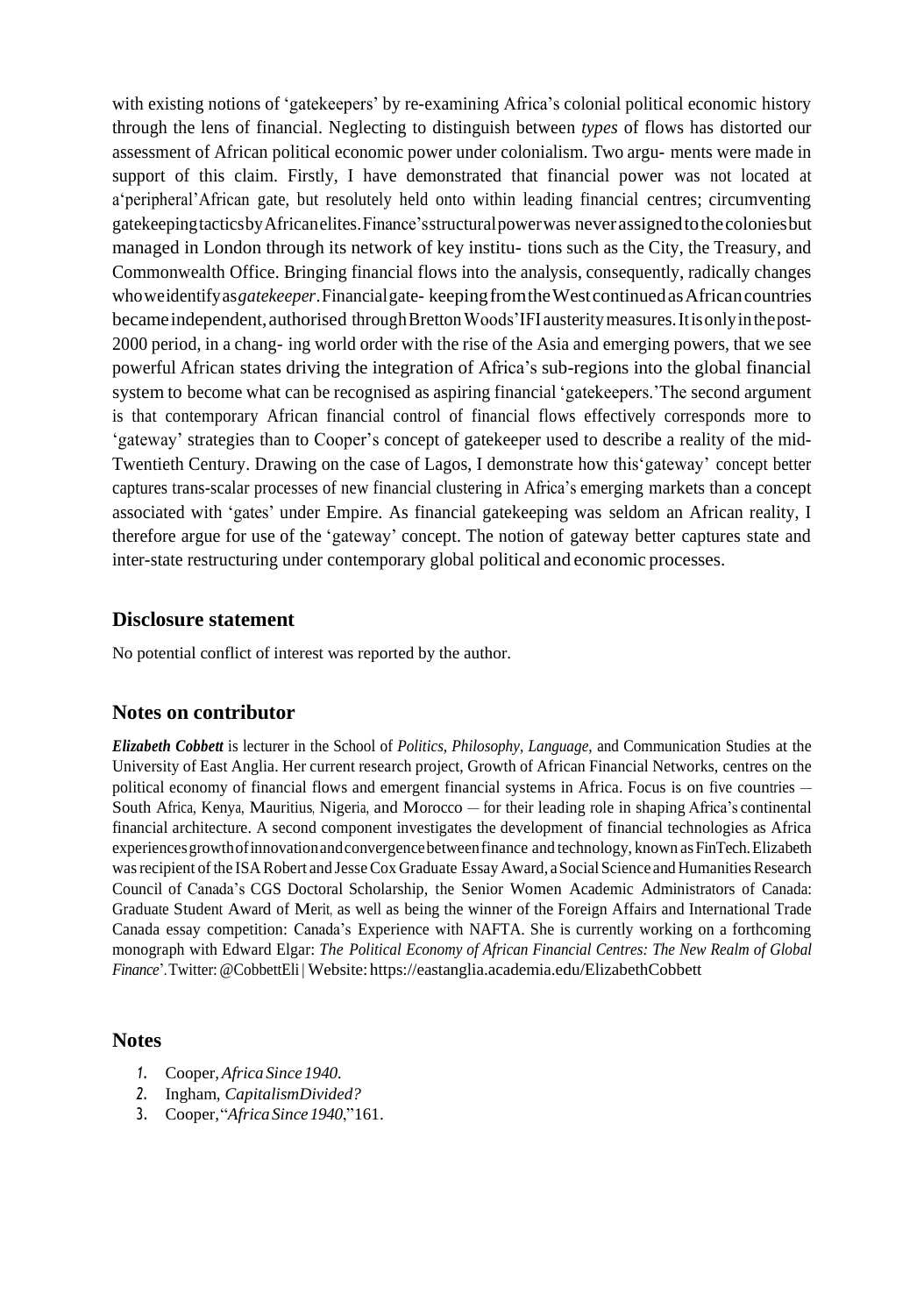- <span id="page-11-0"></span>4. Cain and Hopkins,"GentlemanlyCapitalism".
- <span id="page-11-1"></span>5. Ibid.
- <span id="page-11-2"></span>*6.* Strange, *StatesandMarkets.*
- <span id="page-11-4"></span><span id="page-11-3"></span>7. Strange, "Finance, Information andPower". 8.

Ibid*,* 508.

- <span id="page-11-5"></span>9. Ibid, 510.
- <span id="page-11-6"></span>*10.* Eichengreen, *GlobalizingCapital.*
- <span id="page-11-7"></span>11. Greaves, "The Colonial Sterling Balances".
- <span id="page-11-8"></span>12. Gardner, "The Rise and Fall of Sterling in Liberia,"2.
- <span id="page-11-9"></span>*13.* Terreblanche,*AHistoryofInequality.*
- <span id="page-11-10"></span>14. Houghton,"Economic Development".
- <span id="page-11-11"></span>15. Ibid, 11.
- <span id="page-11-12"></span>16. Ally, *Gold andEmpire*, 35.
- <span id="page-11-13"></span>17. Thompson, "Compromise of the Union".
- <span id="page-11-14"></span>18. Ibid, 76.
- <span id="page-11-15"></span>19. Helleiner, "Southern Side of Embedded Liberalism".
- <span id="page-11-16"></span>20. Ally, *Gold andEmpire*, 84.
- <span id="page-11-17"></span>21. Rooth,"Britain,SouthAfricanGold, and theSterlingArea".
- <span id="page-11-18"></span>*22.* Narsey, *BritishImperialism.*
- <span id="page-11-19"></span>23. Williamson, "What Role for Currency Boards?"
- <span id="page-11-20"></span>24. Narsey, *BritishImperialism*.
- <span id="page-11-21"></span>25. Cohen,"Seigniorage Gain,"494.
- <span id="page-11-22"></span>26. Ibid, 496.
- <span id="page-11-23"></span>27. Treadgold, "Colonial Currency Boards".
- <span id="page-11-24"></span>28. Ibid, 234.
- <span id="page-11-25"></span>29. Maxon,"KenyaCurrencyCrisis,"324.
- <span id="page-11-26"></span>30. Mwangi, "Of Coins and Conquest,"764.
- <span id="page-11-27"></span>31. Eliot,"East African Protectorate".
- <span id="page-11-28"></span>32. Helleiner,"MonetaryDimensions".
- <span id="page-11-29"></span>33. Mwangi, "Of Coins and Conquest,"766.
- 34. This paper recognises the very different colonial financial legacies within Africa, for instance, Great Britain's sterling zone, Portugal's escudo zone, and France's franc zone. The CFA franc zone continues as the West African CFA franc and the Central African CFA franc, two currencies that, even though separate, are in practice interchangeable, guaranteed by the French treasury and pegged to the euro. Countries within these two zonesstill do not have effective financial and monetarysovereignty.
- <span id="page-11-31"></span><span id="page-11-30"></span>35. Eichengreen,"MonetaryDimensions".
- <span id="page-11-32"></span>36. Anderson, "Depression, Dust Bowl, Demography".
- <span id="page-11-33"></span>37. Eichengreen and Irwin, "Trade Blocs, Currency Blocs".
- <span id="page-11-34"></span>38. Ochonu,"Conjoined to Empire".
- <span id="page-11-35"></span>39. Ibid, 119.
- <span id="page-11-36"></span>40. Krozewski,"Money and theEnd ofEmpire".
- <span id="page-11-37"></span>*41.* Kindleberger,*FinancialHistoryofWesternEurope.*
- <span id="page-11-38"></span>42. Krozewski,"MoneyandtheEndofEmpire"; andGaitskell,"SterlingArea".
- <span id="page-11-39"></span>43. Strange, "Sterling and British Policy".
- <span id="page-11-40"></span>44. Cole and Shanks,"Policy forthe Sterling Area".
- <span id="page-11-41"></span>45. Greaves, "The Colonial Sterling Balances,"1.
- <span id="page-11-42"></span>46. Ibid, 2.
- <span id="page-11-43"></span>47. Copland, "Problems of the Sterling Area".
- <span id="page-11-44"></span>48. Ruggie, "International Regimes, Transactions, and Change".
- <span id="page-11-45"></span>49. Strange, "Sterling and British Policy".
- <span id="page-11-46"></span>50. Eichengreen.
- <span id="page-11-47"></span>51. Helleiner, "States and the Reemergence of Global Finance".
- 52. Helleiner, "Southern Side of Embedded Liberalism".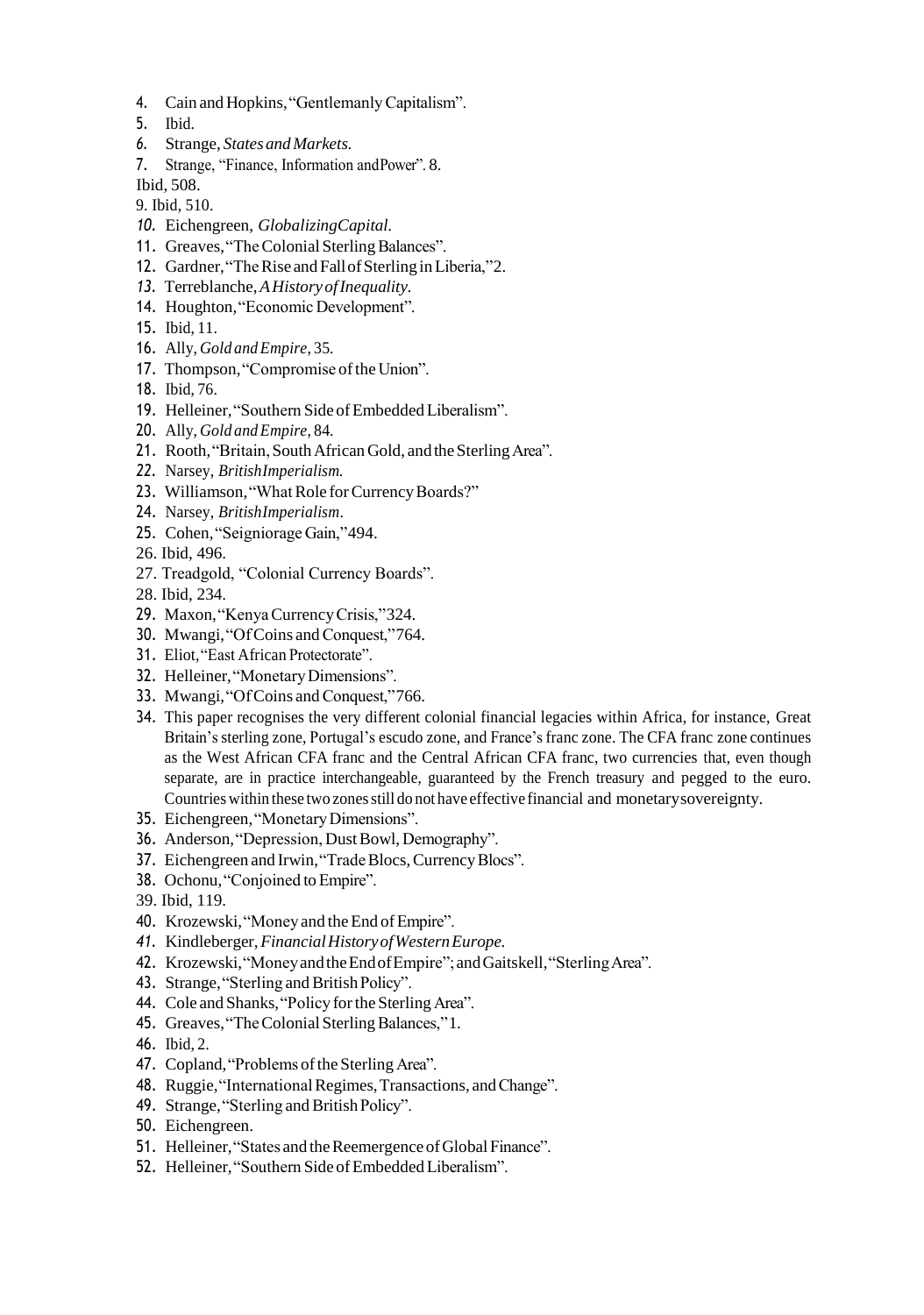- <span id="page-12-0"></span>53. Helleiner, "Africa and the International Monetary Fund".
- <span id="page-12-1"></span>54. Cohen, "Phoenix Risen".
- <span id="page-12-2"></span>55. Helleiner, "The Politics of Global Finance".
- <span id="page-12-3"></span>56. Germain, "Financial Governance in Historical Perspective".
- <span id="page-12-4"></span>57. Campbell, "Governance, Institutional Reform".
- <span id="page-12-5"></span>58. Cobbett, "The South African Reserve Bank".
- <span id="page-12-6"></span>59. Maxfield, "Gatekeepers of Growth".
- <span id="page-12-7"></span>60. Lester et al."South Africa'sCurrentTransition,"145.
- <span id="page-12-8"></span>61. Gelb,"South Africa'sEconomicCrisis".
- <span id="page-12-9"></span>62. Padayachee and Sherbut,"Ideas and Power,"30.
- <span id="page-12-10"></span>63. Bond,"Fighting Neo-liberalism,"14.
- <span id="page-12-11"></span>64. Gray and Murphy, "Introduction".
- <span id="page-12-12"></span>65. Quah,"TheGlobal Economy's ShiftingCentre".
- <span id="page-12-13"></span>66. Sidaway and Pryke,"Strange Geographies".
- <span id="page-12-14"></span>67. Cohen,"InternationalMonetarySystem,"455;italicsin original.
- <span id="page-12-15"></span>68. Ibid, 13.
- <span id="page-12-16"></span>69. Sy,"PrivateCapital Flows".
- <span id="page-12-17"></span>70. Kenny and Moss, "Stock Markets in Africa".
- <span id="page-12-18"></span>71. Office of Overseas Affairs and Investment, "Welcome to Lagos State".
- <span id="page-12-19"></span>72. Germain, "Financial Governance in Historical Perspective".
- <span id="page-12-20"></span>73. Evans,"TheAsiaPacificGateway";andMontsion,"SofteningCanada'sGateway".
- <span id="page-12-21"></span>*74.* Gipouloux,*GatewaystoGlobalisation*;andYoungetal.*CompetitionamongFinancialCentres.*
- <span id="page-12-22"></span>75. Zhao and Karagoz, "Potential of Istanbul".
- <span id="page-12-23"></span>76. Cobbett,"Johannesburg".
- <span id="page-12-24"></span>77. Comtois andWang,"Géopolitique et transport".
- <span id="page-12-25"></span>78. Woo, "Building the Asia Pacific".
- <span id="page-12-26"></span>79. Burghardt,"Hypothesis about GatewayCities".
- <span id="page-12-27"></span>80. Burghardt, "A Hypothesis about Gateway Cities"; Bird, "Gateways"; and Pain, "New Worlds'for 'Old'".
- <span id="page-12-28"></span>81. Ley andTitchener,"Immigration,Globalisation".
- <span id="page-12-29"></span>*82.* Braudel, *Perspective ofthe World.*
- <span id="page-12-30"></span>83. Andersson and Andersson, "Gateways to the Global Economy"; and Taylor, "World City Network".
- <span id="page-12-31"></span>84. Tuathail and Luke, "Present at the (Dis)integration".
- <span id="page-12-32"></span>*85.* Brenner,*NewStateSpaces.*
- <span id="page-12-33"></span>86. Office of Lagos State, "State Vision".
- <span id="page-12-34"></span>87. Michael,"Lagos Shows How a City can Recover".
- <span id="page-12-35"></span>88. Ikwuamaeze,"Lagos GDP".
- <span id="page-12-36"></span>89. Matutu, "The Nigerian Stock Exchange".
- <span id="page-12-37"></span>90. Ambode,"MyRandomThoughts".
- <span id="page-12-38"></span>91. Vanguard,"Nigeria".
- <span id="page-12-39"></span>92. OECD, "Investment Policy Reviews,"284.
- <span id="page-12-40"></span>93. Office of Overseas Affairs and Investment, "Welcome to Lagos State".
- <span id="page-12-41"></span>94. Kendall et al., "Sub-Saharan Africa," 53.
- <span id="page-12-42"></span>95. Smith,"Uneven Development".
- <span id="page-12-43"></span>96. Lavelle, "Architecture of Equity Markets".
- 97. Sy, "Financial Integration".

### **Bibliography**

- Ally, Russell. *Gold and Empire: The Bank of England and South Africa's Gold Producers, 1886–1926*. Johannesburg:Witwatersrand UniversityPress, 1994.
- Ambode, Akinunmi."My Random Thoughts: On Lagos, and Accelerating Development across Nigeria." August 28, 2017. [http://akinwunmiambode.com/my-random-thoughts-on-lagos-and-accelerating-](http://akinwunmiambode.com/my-random-thoughts-on-lagos-and-accelerating-development-across-nigeria/) [development](http://akinwunmiambode.com/my-random-thoughts-on-lagos-and-accelerating-development-across-nigeria/)[across-nigeria/](http://akinwunmiambode.com/my-random-thoughts-on-lagos-and-accelerating-development-across-nigeria/)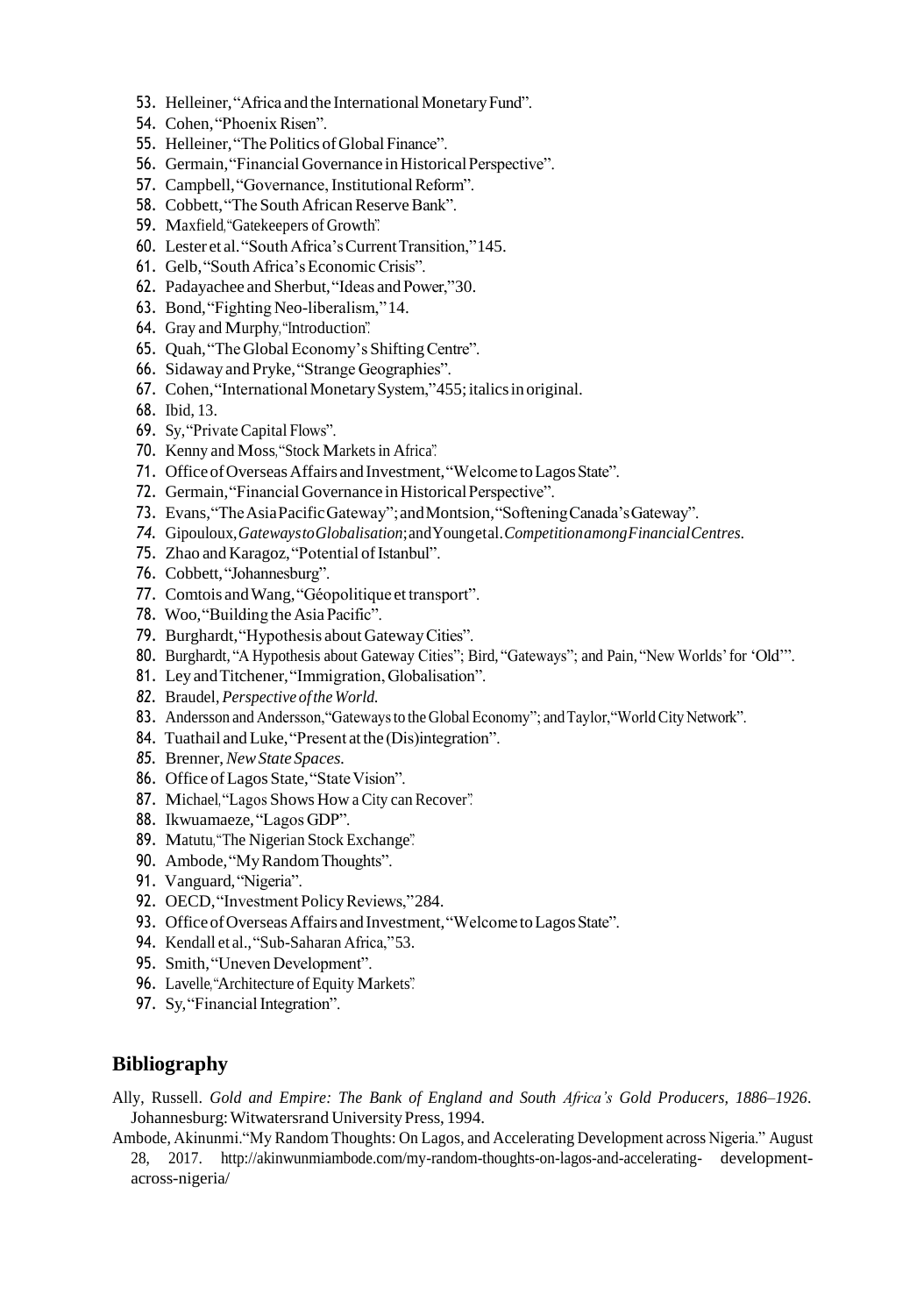- Andersson, AkeE., and DavidE. Andersson, eds, *Gatewaysto theGlobalEconomy*. Northampton, MA: Edward Elgar Publishing, 2000.
- Anderson, David. "Depression, Dust Bowl, Demography, and Drought: The Colonial State and Soil Conservation in East Africa during the 1930s." *African Affairs* 83, no. 332 (1984): 321–344 [http://](http://www.jstor.org/stable/722351) [www.jstor.org/stable/722351.](http://www.jstor.org/stable/722351)
- Bird, James. "Gateways: Slow Recognition but Irresistible Rise." *Tijdschrift Voor Economische En Sociale Geografie* 74, no. 3 (1983): 196–202.
- Bond, Patrick."Fighting Neo-Liberalism: The South African Front." *South African Report* 12, no. 2 (1997): 14 [http://www.africafiles.org/article.asp?ID=3851.](http://www.africafiles.org/article.asp?ID=3851)
- Braudel, Fernand. *The Perspective of the World.Vol. 3 ofCivilization andCapitalism, 15th–18th Century*. Translated bySiânReynolds.NewYork:Harper&Row, 1984.
- Brenner, Neil. *New State Spaces: Urban Governance and the Rescaling of Statehood*. Oxford: Oxford University Press,2004.
- Burghardt, Andrew F. "A Hypothesis about Gateway Cities." *Annals of the Association of American Geographers* 61 (1971): 269–285
- Cain, P.J., and A. G. Hopkins."Gentlemanly Capitalism and British Expansion Overseas I. the Old Colonial System, 1688–1850."*TheEconomicHistoryReview*39,no.4(1986):501–525.
- Campbell, Bonnie."Governance, Institutional Reform & the State: International Financial Institutions & Political Transition in Africa."*Reviewof African Political Economy*, Vol. 28, no. 88, Africa's Future: That Sinking Feeling (2001):155–176[.http://www.jstor.org/stable/4006714](http://www.jstor.org/stable/4006714)
- Cassis, Youssef. *Capitals of Capital: The Rise and Fall of International Financial Centres 1780–2009*. Cambridge: Cambridge University Press, 2006.
- Cobbett, Elizabeth. "The South African Reserve Bank and the Telling of Monetary Stories." *Nokoko* 1 (2010): 67–98.
- Cobbett, Elizabeth."Johannesburg: Financial'Gateway'to Africa." In *The Power ofCitiesin International Relations*, edited bySimonCurtis, 151–164.Oxon:Routledge, 2014.
- Cohen, Benjamin J. "Phoenix Risen: The Resurrection of Global Finance." *World Politics* 48, no. 2 (1996): 268–296 [http://www.jstor.org/stable/25053963.](http://www.jstor.org/stable/25053963)
- Cohen,BenjaminJ."The InternationalMonetarySystem:Diffusion andAmbiguity."*InternationalAffairs.* 84, no. 3 (2008): 455–470.
- Cohen,Benjamin J."The SeigniorageGain of an InternationalCurrency:AnEmpiricalTest."*TheQuarterly Journalof Economics*85,no.3(1971),494[.http://www.jstor.org/stable/1885935](http://www.jstor.org/stable/1885935)
- Comtois, Claude, and James Wang. "Géopolitique Et Transport: Nouvelles Perspectives Stratégiques Dans Le DétroitDeTaïwan."*ÉtudesInternationales*34,no.2(2003):213–227.
- Cooper, Frederick. *Africa since 1940*. New York: Cambridge University Press, 2002.
- Copeland, Douglas. "Problems of the Sterling Area: With Special Reference to Australia."Essays in InternationalFinanceNo.17,September1953[.https://www.princeton.edu/~ies/IES\\_Essays/E17.pdf](https://www.princeton.edu/~ies/IES_Essays/E17.pdf) Eichengreen, Barry.*ExorbitantPrivilege:TheRiseandFalloftheDollarandtheFutureoftheInternational*
	- *Monetary System*. Oxford: Oxford University Press, 2011.
- Eichengreen, Barry. *Globalizing Capital: A History of the International Monetary System*. Princeton, NJ: Princeton UniversityPress, 1996.
- Eichengreen,Barry, andDouglas A.Irwin."TradeBlocs,CurrencyBlocs and theReorientation ofWorld Trade in the 1930s." *Journal of International Economics* 38 (1995): l–24. [http://search.ebscohost.](http://search.ebscohost.com/login.aspx?direct=true&db=bth&AN=9504102819&authtype=sso&custid=s8993828&site=eds-live&scope=site) [com/login.aspx?direct=true&db=bth&AN=9504102819&authtype=sso&custid=s8993828&site=e](http://search.ebscohost.com/login.aspx?direct=true&db=bth&AN=9504102819&authtype=sso&custid=s8993828&site=eds-live&scope=site) [ds](http://search.ebscohost.com/login.aspx?direct=true&db=bth&AN=9504102819&authtype=sso&custid=s8993828&site=eds-live&scope=site)[live&scope=site](http://search.ebscohost.com/login.aspx?direct=true&db=bth&AN=9504102819&authtype=sso&custid=s8993828&site=eds-live&scope=site)
- Eliot, Charles. *The East African Protectorate*. London: Edward Arnold, 1905. [https://archive.org/details/](https://archive.org/details/eastafricaprotec00eliouoft) [eastafricaprotec00eliouoft.](https://archive.org/details/eastafricaprotec00eliouoft)
- Evans, Paul. "The Asia Pacific Gateway and theReconfiguration of North America."*CanadianPolitical Science Review*2, no. 4 (2008): 93–98.
- Fashola, Babatunde."Governor Babatunde Fashola, Lagos State, Nigeria."International Bar Association Conference, Boston, 2013[. http://www.ibanet.org/Conferences/Fashola.aspx.](http://www.ibanet.org/Conferences/Fashola.aspx)
- Gaitskell, Hugh. "The Sterling Area." *International Affairs* 28, no. 2 (April 1952): 170–176. [http://www.](http://www.jstor.org/stable/2604014) [jstor.org/stable/2604014](http://www.jstor.org/stable/2604014)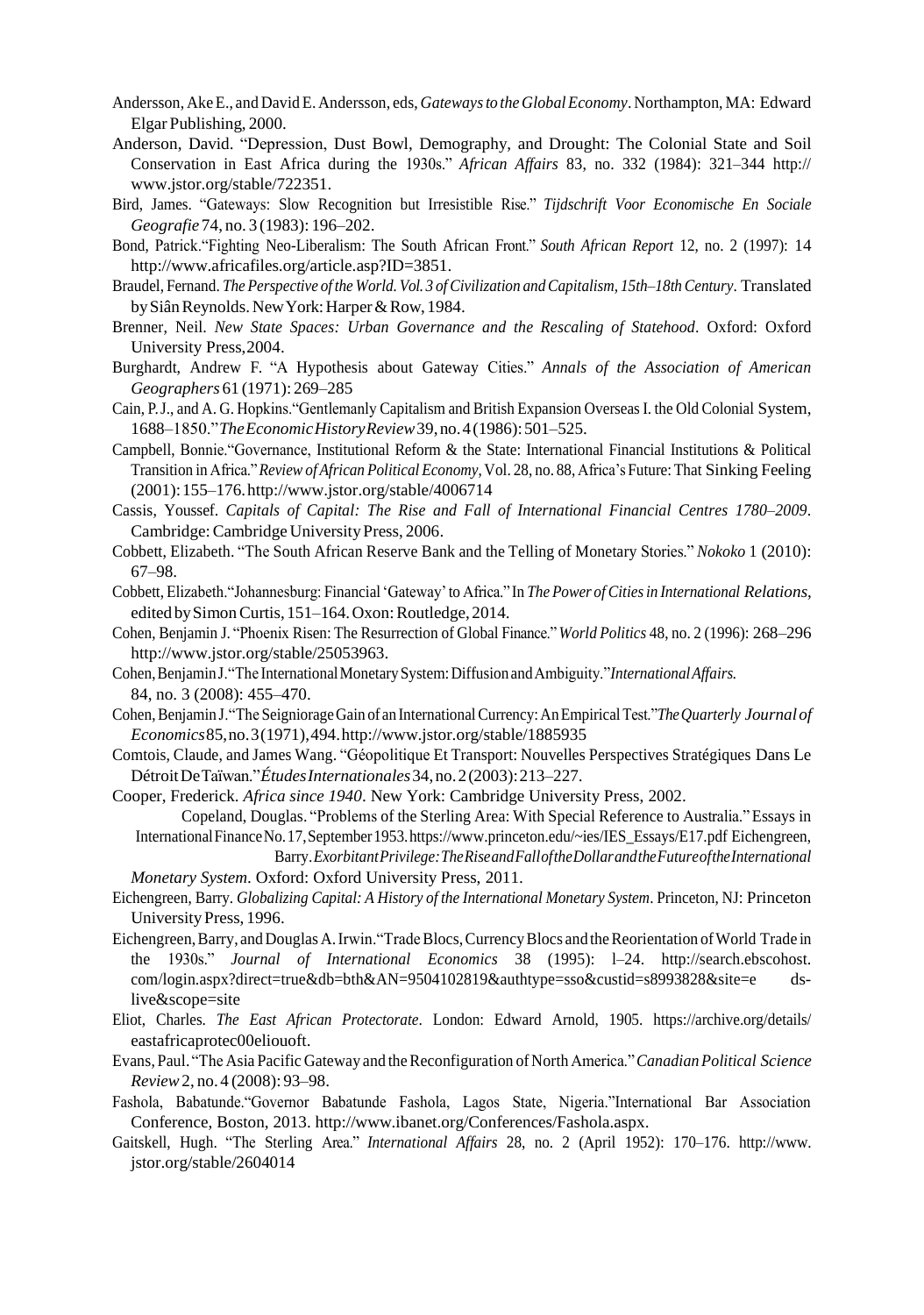- Gardner,L.A."TheRiseandFallofSterlinginLiberia,1847–1943."*TheEconomicHistoryReview*67,no. 4(2014): 1089–1112. doi[:10.1111/1468-0289.12042.](https://doi.org/10.1111/1468-0289.12042)
- Gelb,Stephen,ed.*SouthAfrica'sEconomicCrisis*.CapeTown:DPhilip;AtlanticHighlands,NJ:ZedBooks, 1991.
- Germain,Randall D."Financial Governance in Historical Perspective: Lessonsfromthe 1920s."Paper presented at the Annual Conference of the 2008 *Canadian Political Science Association*, University of British Columbia[.https://cpsa-acsp.ca/papers-2008/Germain.pdf.](https://cpsa-acsp.ca/papers-2008/Germain.pdf)
- François, Gipouloux. *Gateways to Globalisation: Asia's International Trading and Finance Centres*. Cheltenham: Edward Elgar, 2011.
- Gray, Kevin, and Craig N. Murphy. "Introduction: Rising Powers and the Future of Global Governance." *Third World Quarterly* 34, no. 2 (2013): 183–193. doi[:10.1080/01436597.2013.775778.](https://doi.org/10.1080/01436597.2013.775778)
- Greaves,Ida."TheColonialSterlingBalances."*EssaysinInternationalFinance,No.20*.Princeton,NJ: Princeton UniversityPress, 1951. [10.2307/2226970](https://doi.org/10.2307/2226970)
- Harvey, Cole, and Michael Shanks. *Policy for the Sterling Area*. London: Fabian Publications, 1953.. https:// digital.library.lse.ac.uk/objects/lse:lim248wuc.
- Helleiner, Eric. *States and the Reemergence of Global Finance: From Bretton Woods to the 1990s*. Ithaca, NY: Cornell University Press, 1994.
- Helleiner, Eric. "The Politics of Global Finance: Does Money Make the World Go 'Round?" *The Trudeau Foundation, the Trudeau Foundation Papers* 1 (2008): 51–76 [http://www.trudeaufoundation.ca/sites/](http://www.trudeaufoundation.ca/sites/default/files/u5/pages_de_trudeaupapers2009_-_text_from_eric_helleiner.pdf) [default/files/u5/pages\\_de\\_trudeaupapers2009\\_-\\_text\\_from\\_eric\\_helleiner.pdf.](http://www.trudeaufoundation.ca/sites/default/files/u5/pages_de_trudeaupapers2009_-_text_from_eric_helleiner.pdf)
- Helleiner, Eric. "The Southern Side of Embedded Liberalism: The Politics of Postwar Monetary Policy in the Third World." In *Monetary Orders: The Political Foundations of 21st Century Money*, edited by J. Kirshner. Ithaca: Cornell University Press, 2003.
- Helleiner, Eric. "The Monetary Dimensions of Colonialism: Why Did Imperial Powers Create Currency Blocks?" *Geopolitics* 7, no. 1 (2002): 5 [http://search.ebscohost.com/login.](http://search.ebscohost.com/login.aspx?direct=true&db=a9%C3%82%C2%A0h&AN=7353229&site=eds-live&scope=site) [aspx?direct=true&db=a9 h&AN=7353229&site=eds-live&scope=site.](http://search.ebscohost.com/login.aspx?direct=true&db=a9%C3%82%C2%A0h&AN=7353229&site=eds-live&scope=site)
- Helleiner, Gerald K. *Africa and the International Monetary Fund:PapersPresented at a Symposium Held in Nairobi, Kenya,May13–15,1985*.n.p.Washington,DC:InternationalMonetaryFund,1986.
- Houghton,HobartD."EconomicDevelopment."In*TheOxfordHistoryofSouthAfrica*,Vol.Π. edited by Monica Wilson and Leonard Thompson, 1–48. Oxford: Oxford University Press, 1971.
- Ikwuamaeze, Vivian. "Lagos GDP Hits \$136 Billion.", 2017. [http://www.nigeriacommunicationsweek.](http://www.nigeriacommunicationsweek.com.ng/news/lagos-gdp-hits-136bn) [com.ng/news/lagos-gdp-hits-136bn](http://www.nigeriacommunicationsweek.com.ng/news/lagos-gdp-hits-136bn)
- Ingham, Geoffrey K. *Capitalism Divided?: the City and Industry in British Social Development*. n.p. Basingstoke: Macmillan,1984.
- Kendall, Jake, Robert Schiff, and Emmanuel Smadja. "Sub-Saharan Africa: A Major Potential Revenue Opportunity for Digital Payments."McKinsey, 2016. [http://www.mckinsey.com/industries/financial](http://www.mckinsey.com/industries/financial-services/our-insights/sub-saharan-africa-a-major-potential-revenue-opportunity-for-digital-payments)[services/our-insights/sub-saharan-africa-a-major-potential-revenue-opportunity-for-digital-](http://www.mckinsey.com/industries/financial-services/our-insights/sub-saharan-africa-a-major-potential-revenue-opportunity-for-digital-payments) [payments.](http://www.mckinsey.com/industries/financial-services/our-insights/sub-saharan-africa-a-major-potential-revenue-opportunity-for-digital-payments)
- Kenny, Charles J., and Todd J. Moss. "Stock Markets in Africa: Emerging Lions or White Elephants?"*World Development* 26, no. 5 (1998): 829–843 [http://www.sciencedirect.com/science/journal/0305750X.](http://www.sciencedirect.com/science/journal/0305750X)
- Kindleberger, Charles P. *A Financial History of Western Europe*. Oxon: Routledge, 1984.
- Krozewski, Gerold. *Money and theEnd ofEmpire:British International EconomicPolicy and theColonies, 1947–58*. Basingstoke: Palgrave Macmillan, 2001.
- Lavelle, Kathryn C. "Architecture of Equity Markets: The Abidjan Regional Bourse." *International Organization* 55, no. 3 (2001): 717–74[2 http://www.jstor.org/stable/3078662.](http://www.jstor.org/stable/3078662)
- Lester, Alan, Etienne Nel, and Tony Binns. "South Africa's Current Transition in Temporal and Spatial Context." *Antipode* 32, no. 2 (2000): 135–151 [http://search.ebscohost.com/login.](http://search.ebscohost.com/login.aspx?direct=true&db=a9%C3%82%C2%A0h&AN=3364903&site=eds-live&scope=site) aspx?direct=true&db=a9 [h&AN=3364903&site=eds-live&scope=site.](http://search.ebscohost.com/login.aspx?direct=true&db=a9%C3%82%C2%A0h&AN=3364903&site=eds-live&scope=site)
- Ley, David, and Judith Tutchener. "Immigration, Globalisation and House Prices in Canada's Gateway Cities." *HousingStudies* 16, no.2 (March 2001): 199–223.
- Matutu, Thando. *The Nigerian Stock Exchange: A Gateway to African Markets*. CNBC Africa. [http://www.](http://www.cnbcafrica.com/insights/special-reports/world-economic-forum/the-nigerian-stock-exchange-a-gateway-to-african-markets/) [cnbcafrica.com/insights/special-reports/world-economic-forum/the-nigerian-stock-exchange-a-](http://www.cnbcafrica.com/insights/special-reports/world-economic-forum/the-nigerian-stock-exchange-a-gateway-to-african-markets/) [gateway-to](http://www.cnbcafrica.com/insights/special-reports/world-economic-forum/the-nigerian-stock-exchange-a-gateway-to-african-markets/)[african-markets/.](http://www.cnbcafrica.com/insights/special-reports/world-economic-forum/the-nigerian-stock-exchange-a-gateway-to-african-markets/)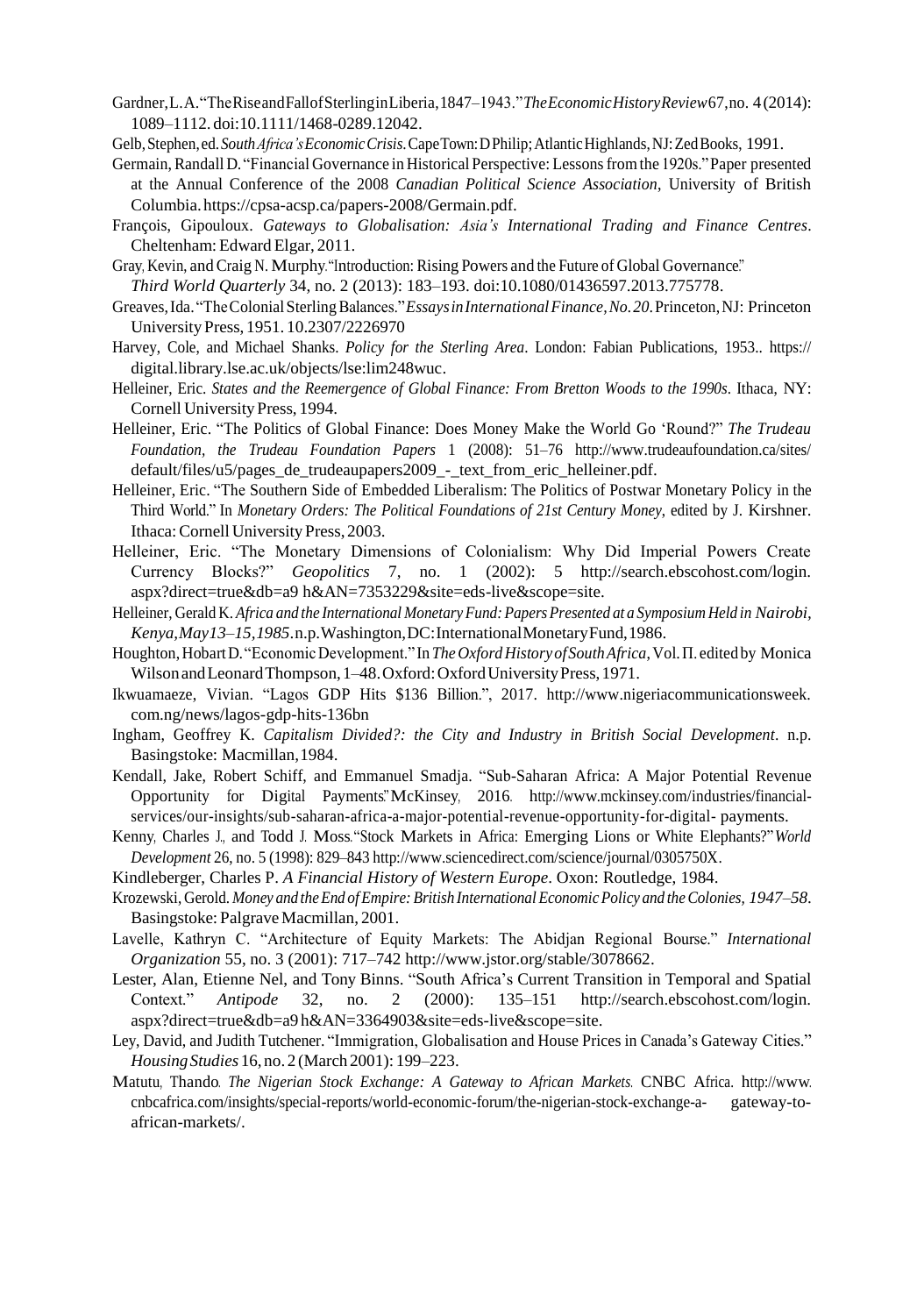- Maxfield, Sylvia. *Gatekeepers of Growth: The International Political Economy of Central Banking in Developing Countries*. Princeton, NJ: Princeton University Press, 1997.
- Maxon, Robert."The Kenya Currency Crisis, 1919–21 and the Imperial Dilemma."*The Journal of Imperial and CommonwealthHistory*17,no.3(1989):324–348.doi[:10.1080/03086538908582796.](https://doi.org/10.1080/03086538908582796)
- Michael, Chris. 2016. "'Lagos Shows How a City Can Recover from a Deep, Deep Pit': Rem Koolhaas Talks to Kunlé Adeyemi." *The Guardian*, February 27. [https://www.theguardian.com/cities/2016/feb/26/](https://www.theguardian.com/cities/2016/feb/26/lagos-rem-koolhaas-kunle-adeyemi) [lagos-rem-koolhaas](https://www.theguardian.com/cities/2016/feb/26/lagos-rem-koolhaas-kunle-adeyemi)[kunle-adeyemi.](https://www.theguardian.com/cities/2016/feb/26/lagos-rem-koolhaas-kunle-adeyemi)
	- Montsion, Jean Michel. "Softening Canada's Gateway to the Asia Pacific? Community Perspectives on Vancouver'sInternationalVisage."*CanadianJournalofUrbanResearch*20,no.2(2011):36–55. Mwangi,
	- Wambui. 2001. "Of Coins and Conquest: The East African Currency Board, the Rupee Crisis, andtheProblemofColonialismintheEastAfricanProtectorate."*ComparativeStudiesinSocietyand History*43, no.4(2001):763–787[.http://www.jstor.org/stable/2696669.](http://www.jstor.org/stable/2696669)
- Narsey,Wadan. *British Imperialism and the Making ofColonialCurrency Systems.* Palgrave Studiesin the Historyof Finance.Basingstoke:PalgraveMacmillan, 2016.
- Ochonu, Moses. "Conjoined to Empire: The Great Depression and Nigeria." *African Economic History* 34 (2006): 103–145.doi[:10.2307/25427028.](https://doi.org/10.2307/25427028)
- OECD. *Investment Policy Reviews: Nigeria 2015*. Paris: OECD Publishing, 2015. [http://www.oecd.org/](http://www.oecd.org/countries/nigeria/oecd-investment-policy-reviews-nigeria-2015-9789264208407-en.htm) [countries/nigeria/oecd-investment-policy-reviews-nigeria-2015-9789264208407-en.htm.](http://www.oecd.org/countries/nigeria/oecd-investment-policy-reviews-nigeria-2015-9789264208407-en.htm)
- Office of Lagos State. "State Vision." July 25, 2017[. http://governor.lagosstate.gov.ng/.](http://governor.lagosstate.gov.ng/)
- Office of Overseas Affairs and Investment. "Welcome to Lagos State." [http://www.lagosglobal.org/](http://www.lagosglobal.org/about-lagos-state/) [about](http://www.lagosglobal.org/about-lagos-state/)[lagos-state/.](http://www.lagosglobal.org/about-lagos-state/)
- Padayachee, Vishnu, & Graham Sherbut. "Ideas and Power: Academic Economists and the Making of Economic Policy. The South African Experience in Comparative Perspective."Working paper No. 43. Population Studies and Development Studies, University of KwaZulu-Natal, Durban, 2007. [https://](https://etudesafricaines.revues.org/16811) [etudesafricaines.revues.org/16811.](https://etudesafricaines.revues.org/16811)
- Pain, Kathy. "'New Worlds' for 'Old'? Twenty-first-Century Gateways and Corridors: Reflections on a European Spatial Perspective." *International Journal of Urban & Regional Research* 35, no. 6 (2011): 1154– 1174.
- Quah, Danny. "The Global Economy's Shifting Centre of Gravity." *Global Policy* 2, no. 1 (2011): 3–9 [http://search.ebscohost.com/login.aspx?direct=true&db=edswss&AN=000208582800002&site=e](http://search.ebscohost.com/login.aspx?direct=true&db=edswss&AN=000208582800002&site=eds-live&scope=site) [ds](http://search.ebscohost.com/login.aspx?direct=true&db=edswss&AN=000208582800002&site=eds-live&scope=site)[live&scope=site.](http://search.ebscohost.com/login.aspx?direct=true&db=edswss&AN=000208582800002&site=eds-live&scope=site)
- Reserve Bank of South Africa. "Mandate" n.p. [https://www.resbank.co.za/AboutUs/Mandate/Pages/](https://www.resbank.co.za/AboutUs/Mandate/Pages/Mandate-Home.aspx) [Mandate-](https://www.resbank.co.za/AboutUs/Mandate/Pages/Mandate-Home.aspx)[Home.aspx](https://www.resbank.co.za/AboutUs/Mandate/Pages/Mandate-Home.aspx)
- Rooth, Tim. "Britain, South African Gold, and the Sterling Area, 1945–50." *The Journal of Imperial and Commonwealth History* 32, no. 1 (2004): 93–114 [http://search.ebscohost.com/login.](http://search.ebscohost.com/login.aspx?direct=true&db=a9%C3%82%C2%A0h&AN=13639387&site=eds-live&scope=site) aspx?direct=true&db=a9 [h&AN=13639387&site=eds-live&scope=site.](http://search.ebscohost.com/login.aspx?direct=true&db=a9%C3%82%C2%A0h&AN=13639387&site=eds-live&scope=site)
- Ruggie, John G."International Regimes, Transactions, and Change: Embedded Liberalism in the Postwar Economic Order."*International Organization* 36, no. 2, (1982): 379–415. [http://search.ebscohost.com/](http://search.ebscohost.com/login.aspx?direct=true&db=edsglt&AN=edsgcl.2253269&site=eds-live&scope=site) [login.aspx?direct=true&db=edsglt&AN=edsgcl.2253269&site=eds-live&scope=site.](http://search.ebscohost.com/login.aspx?direct=true&db=edsglt&AN=edsgcl.2253269&site=eds-live&scope=site)
- Sidaway, James Derrick, and Michael Pryke. "The Strange Geographies of 'Emerging Markets.'" *Transactions of the Institute of British Geographers*, 25, no. 2 (2000): 187–201. [http://www.jstor.org/](http://www.jstor.org/stable/623191) [stable/623191](http://www.jstor.org/stable/623191)
- Smith, Neil. *Uneven Development: Nature, Capital, and the Production of Space.* Athens: University of Georgia Press Strange, 2008.
- Strange, Susan."Finance, Information and Power." *Review of International Studies* 16, no. 3 (1990): 259– 274 [http://www.jstor.org/stable/20097226.](http://www.jstor.org/stable/20097226)
- Strange, Susan. *States and Markets*. London: Pinter Publishers, 1988.
- Strange, Susan."Sterling and British Policy: A Political View."*International Affairs* 47, no. 2 (1971): 302–315 [http://www.jstor.org/stable/2613930.](http://www.jstor.org/stable/2613930)
- Sy,AmadouN.R."FinancialIntegrationintheWestAfricanEconomicandMonetaryUnion."IMFWorking Paper Monetary and Financial Systems Department, WP/06/214, 2006. [https://www.imf.org/en/](https://www.imf.org/en/Publications/WP/Issues/2016/12/31/Financial-Integration-in-the-West-African-Economic-and-Monetary-Union-19815) [Publications/WP/Issues/2016/12/31/Financial-Integration-in-the-West-African-Economic-and-](https://www.imf.org/en/Publications/WP/Issues/2016/12/31/Financial-Integration-in-the-West-African-Economic-and-Monetary-Union-19815) [Monetary-](https://www.imf.org/en/Publications/WP/Issues/2016/12/31/Financial-Integration-in-the-West-African-Economic-and-Monetary-Union-19815)[Union-19815](https://www.imf.org/en/Publications/WP/Issues/2016/12/31/Financial-Integration-in-the-West-African-Economic-and-Monetary-Union-19815)